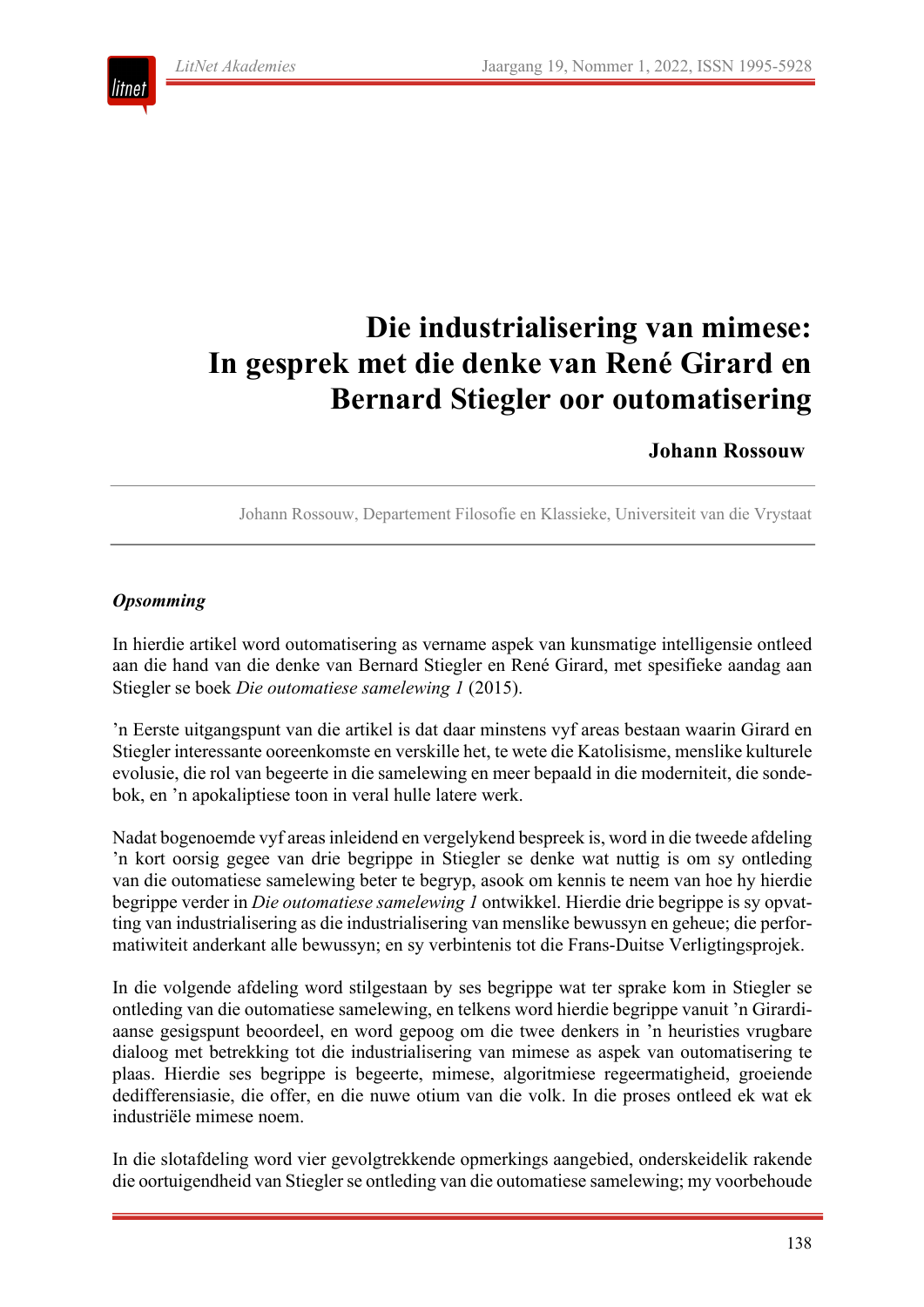oor sy te beperkte omskrywing van die nuwe otium van die volk; die éintlike digitale skeidslyn as nie een van toegang nie, maar een van aandag (met verwysing na die Katolieke filosofiese teoloog Johannes Hoff); en my eie aansluiting by die apokaliptiese aard van ons tyd, dog met beklemtoning van die hoop wat daar tog nog in die aangesig van die apokalips is.

**Trefwoorde:** apokalips; Bernard Stiegler; Johannes Hoff; mimese; outomatisering; René Girard

#### *Abstract*

litnet

#### **The industrialisation of mimesis: In dialogue with the thought of René Girard and Bernard Stiegler on automatisation**

In this article automatisation as an important aspect of artificial intelligence is analysed with reference to the thought of Bernard Stiegler and René Girard, with specific attention to Stiegler's book *La société automatique 1. L'Avenir du travail* (2015; translated into English as *Automatic society Volume 1. The future of work*, 2016; *AS1*). The method used is the close reading of a variety of relevant texts.

In section 1, against the background of Girard's personal expression of interest to Stiegler for a dialogue following on Stiegler's use of the concept of the scapegoat in his *Pharmacologie du Front National* (2013; Pharmacology of the National Front, not translated into English), a few brief remarks are offered on common interests of the two thinkers on the basis of which such a dialogue might have been pursued. A brief explanation is given as to why the concept of what I call the industrialisation of mimesis may be one possible outcome of a dialogical comparison between the work of the two thinkers. This is because of the fact that while Girard, on the one hand, made the central importance of mimesis for human cultural evolution clear, Stiegler, on the other hand, in his later work, made clear what risks the industrialisation of mimesis holds today for humanity. Hence, the research question that this article seeks to answer is threefold: What is industrial mimesis, what risks does it hold for humanity, and how may these risks be addressed by humanity?

In order to prepare the ground for the later analysis of industrial mimesis, its risks and how these may be addressed, section 2 consists of a brief discussion of four elements common to the work of Girard and Stiegler: the Catholic influence on their work; each develops a unique theory of human cultural evolution; both were attuned to the role of desire in society, especially in modernity; and both were increasingly apocalyptic in their later work.

While the Catholic influence on Girard was fairly direct and straightforward through his family and his conscious conversion to Catholicism in his mid-thirties, the more indirect Catholic influence on Stiegler through the example of his one pious grandmother and, more importantly, what I argue constitutes a reworking of a number of Catholic motifs in his work, are briefly summarised in section 2.1 on the basis of earlier published work of mine. These motifs include the Fall, faith, hope, the diabolical, community, the Resurrection and liturgy.

In section 2.2, building on work that I published earlier, I argue why I agree with Girard that religion is the key driver in human cultural evolution. In an extension of this I point out that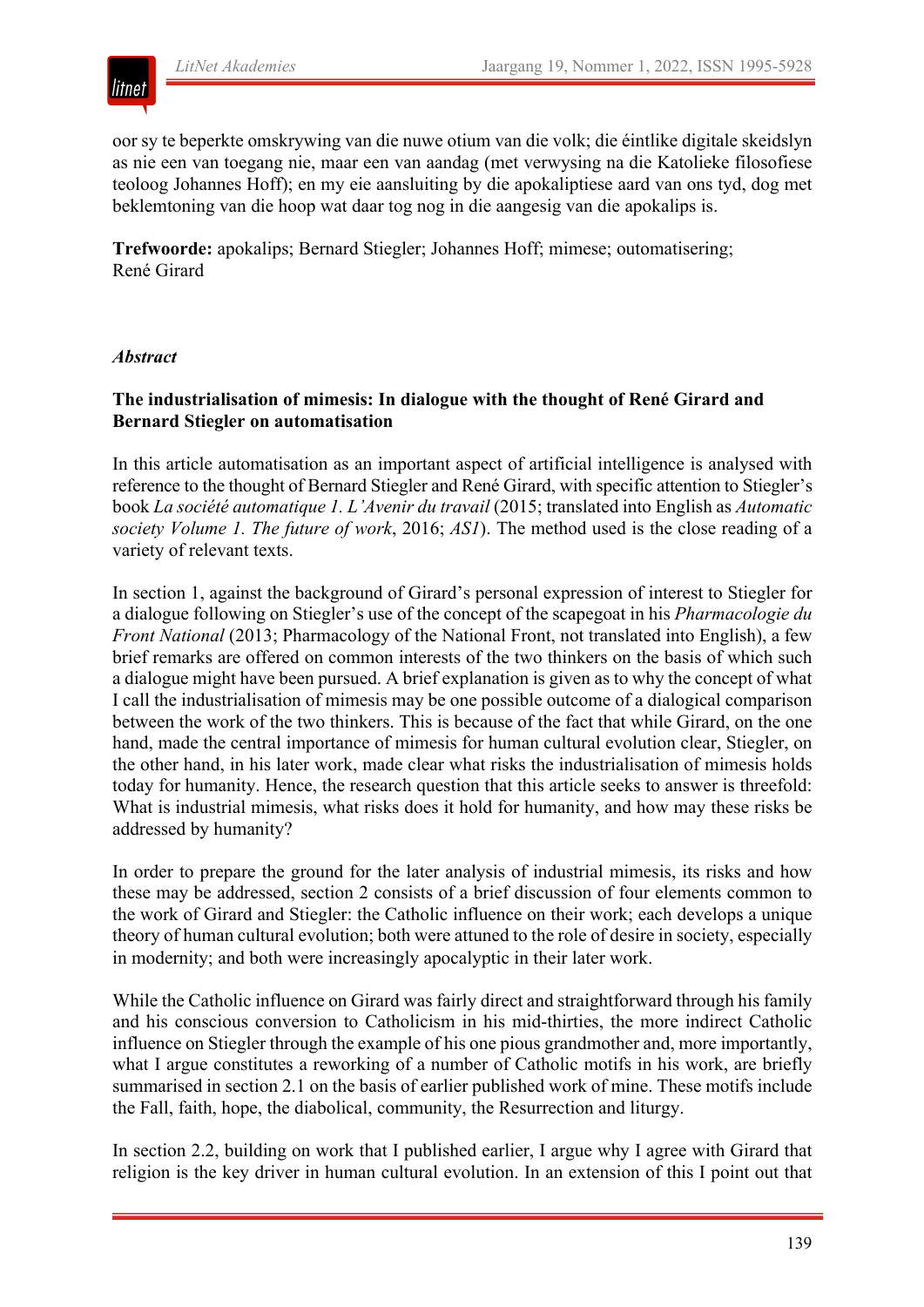

while Stiegler makes a very valuable contribution in arguing for technics as the key driver of human cultural evolution, as a result of his neglect of religion in human cultural evolution he at times tends to veer towards a techno-centrism. This, I argue, can be corrected with the integration of religion into a theory of human cultural evolution without losing any of the penetrating insights that Stiegler offers into the challenges of contemporary technological developments.

In section 2.3 an explanation is offered for why Stiegler may be understood as an exponent of what Girard calls the romantic concept of desire as opposed to Girard's novelistic concept of desire. The relevance of this reading of Stiegler's view of desire is developed later in regard to the concept of industrial mimesis.

In section 2.4 a brief allusion is made to the increasingly apocalyptic tone in their later work, with special emphasis on the fact that each had his own reasons to argue that an increasingly apocalyptic time is no reason to give up the struggle for a better world. The relevance of this is made clearer in the final section of the article, where the question of how to address the increasing risks of industrial mimesis is discussed.

In order to make sense of Stiegler's analysis of automatisation and its concomitant risks it is necessary to understand how this later work in his career builds on concepts that he developed earlier in his career. The three concepts that are respectively discussed in section 3 are his concept of industrialisation; his concept of performativity beyond all consciousness; and his commitment to the Kantian notion of reason and the broader late 18th-century Franco-German project of Enlightenment.

In section 3.1 Stiegler's analysis of technics as the externalisation of human consciousness and a form of memory is briefly discussed as a point of departure to understand his analysis of industrialisation as the industrialisation of human consciousness and memory, and how industrialisation as the first phase of technical development constituted by mnemotechnologies themselves holds a number of risks for humanity.

In section 3.2 the concept of the performativity beyond all consciousness is discussed as a forerunner to his use of the notion of algorithmic governmentality in his analysis of automation.

In section 3.3 Stiegler's commitment to the Kantian concept of reason and Enlightenment – albeit it with Stiegler's own original reading of these – is discussed as what he sees as the most recent example of the successful constitution of an otium through the successful adoption of the mnemotechnologies of the time. It is briefly explained how this lays the groundwork for Stiegler's longstanding appeal for a new otium of the people through a successful adoption of contemporary mnemotechnologies, and how in his work on automation Stiegler rethinks the new otium of the people in the form of the so-called Neganthropocene.

In section 4 an attempt is made to read Stiegler's analysis of automatisation from a Girardian perspective in order to develop the concept of what I call industrial mimesis and the risks it holds for humanity. This is done with reference to six concepts: desire, mimesis, algorithmic governmentality, growing undifferentiation, sacrifice, and the new otium of the people.

Section 4.1 deals with desire. After briefly elaborating on why Stiegler's concept of desire is romantic as opposed to novelistic, the discussion moves on to a consideration of Girard's remarks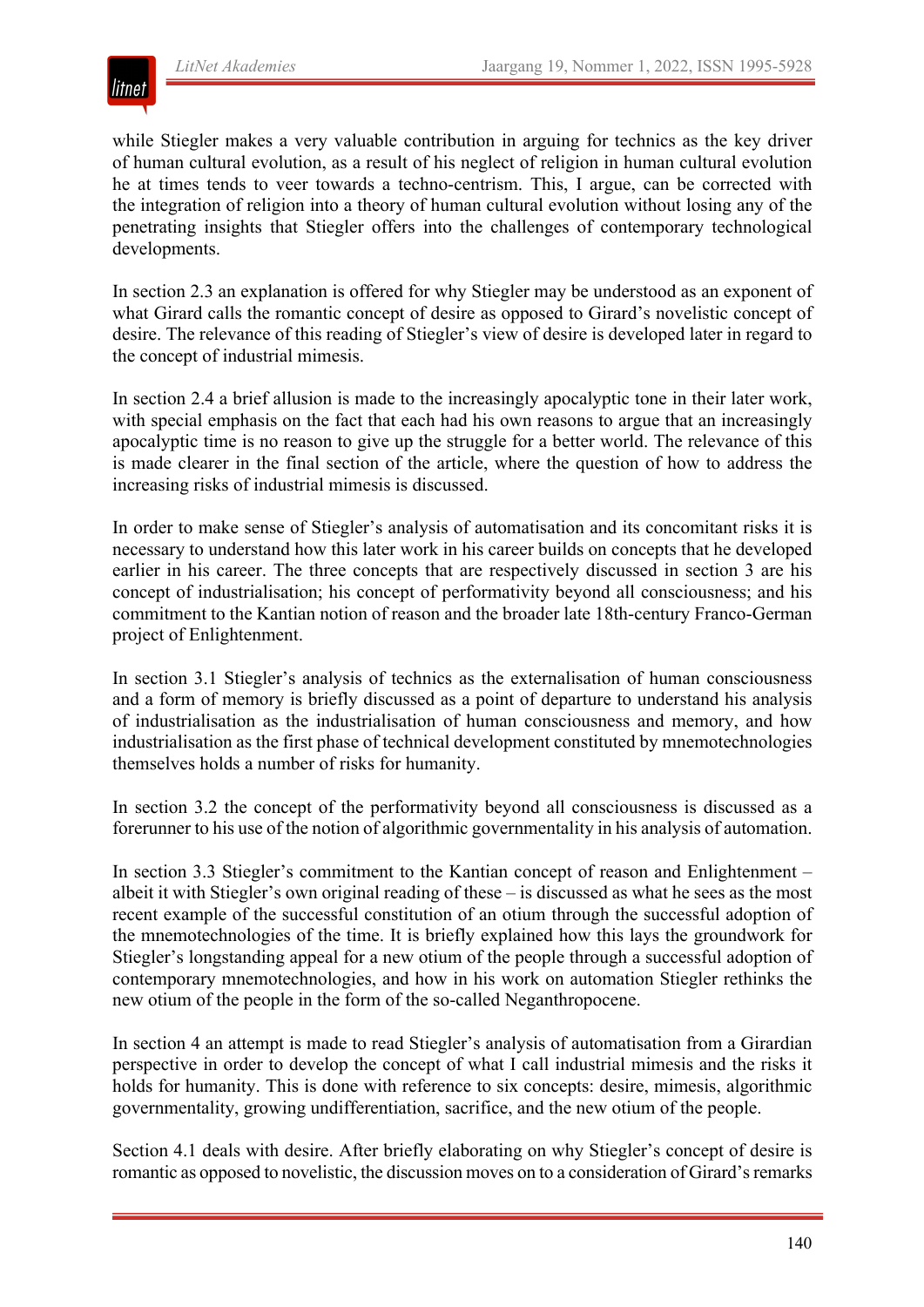

as far back as 1961 on how the mass media and advertising stimulate mimetic rivalry, tied to Stiegler's complementary analysis of the appearance from the 1960s onwards of what he calls the hyperindustrial economy. Brief attention is also paid to how in *AS1* Stiegler refines this concept with reference to the marketing technique known as personalisation based on user profiling.

In section 4.2, drawing on Stiegler's analysis of personalisation and user profiling, it is argued that this constitutes the crossing of a dangerous threshold whereby what Girard calls mimetic behaviour is now industrialised on a massive scale, in the process making mimesis even more immediate than what even Girard described in his analysis of Dostoyevsky's *Notes from the underground*.

In section 4.3 a key component of the industrialisation of mimesis is discussed, that is, what Stiegler picks up from Berns and Rouvroy and analyses in further detail – the notion of algorithmic governmentality. The risks that algorithmic governmentality holds for individual freedom, the public sphere and democracy and its institutions are briefly discussed.

In section 4.4 a further disconcerting effect of the industrialisation of mimesis is discussed, namely what Girard calls undifferentiation and what Stiegler calls the loss of differences, and which both thinkers agree significantly increases the risks of violence and conflict.

In section 4.5 Girard's and Stiegler's ideas on resistance to industrial mimesis and undifferentiation are briefly discussed. Particular attention is paid to a critical discussion from a Girardian perspective of Stiegler's ideal of resistance, that is, the establishment of a new otium of the people, developed further in *AS1* by Stiegler with the notion of the Neganthropocene. In the critical discussion of this Stieglerian concept in this section reference is made to how Stiegler's notion of sacrifice falls short of the Girardian concept of sacrifice and human culture, how Stiegler's new otium does not have the same conceptual strength as the Latin-Christian otium, and how Stiegler's new otium still contains an element of Romanticism which Girard subjected to a thorough critique.

Section 5 concludes the article with four brief comments on the risks posed by industrial mimesis and how to resist these in dialogue with Girard and Stiegler. First, unqualified credit is given to how Stiegler helps us to understand industrial mimesis, which is implicit in Girard's thought, but not as clearly brought to light as in Stiegler's thought. Secondly, and building on what I have argued elsewhere, some reservations on the conceptual limitations of the new otium of the people are reiterated. Thirdly, as an attempt to contribute to strengthening the new otium of the people, at least from a Christian philosophical-theological perspective, I draw on the work of another Stiegler-influenced thinker, Johannes Hoff, to argue for the strengthening of liturgical practices as a resource to resist industrial mimesis. Fourthly, and in closing, reservations about even this strategy of resistance are expressed, while the commitment to resistance in these apocalyptic times is nevertheless stressed following Girard in *Battling to the end*.

**Keywords:** apocalypse; automatisation; Bernard Stiegler; Johannes Hoff; mimesis; René Girard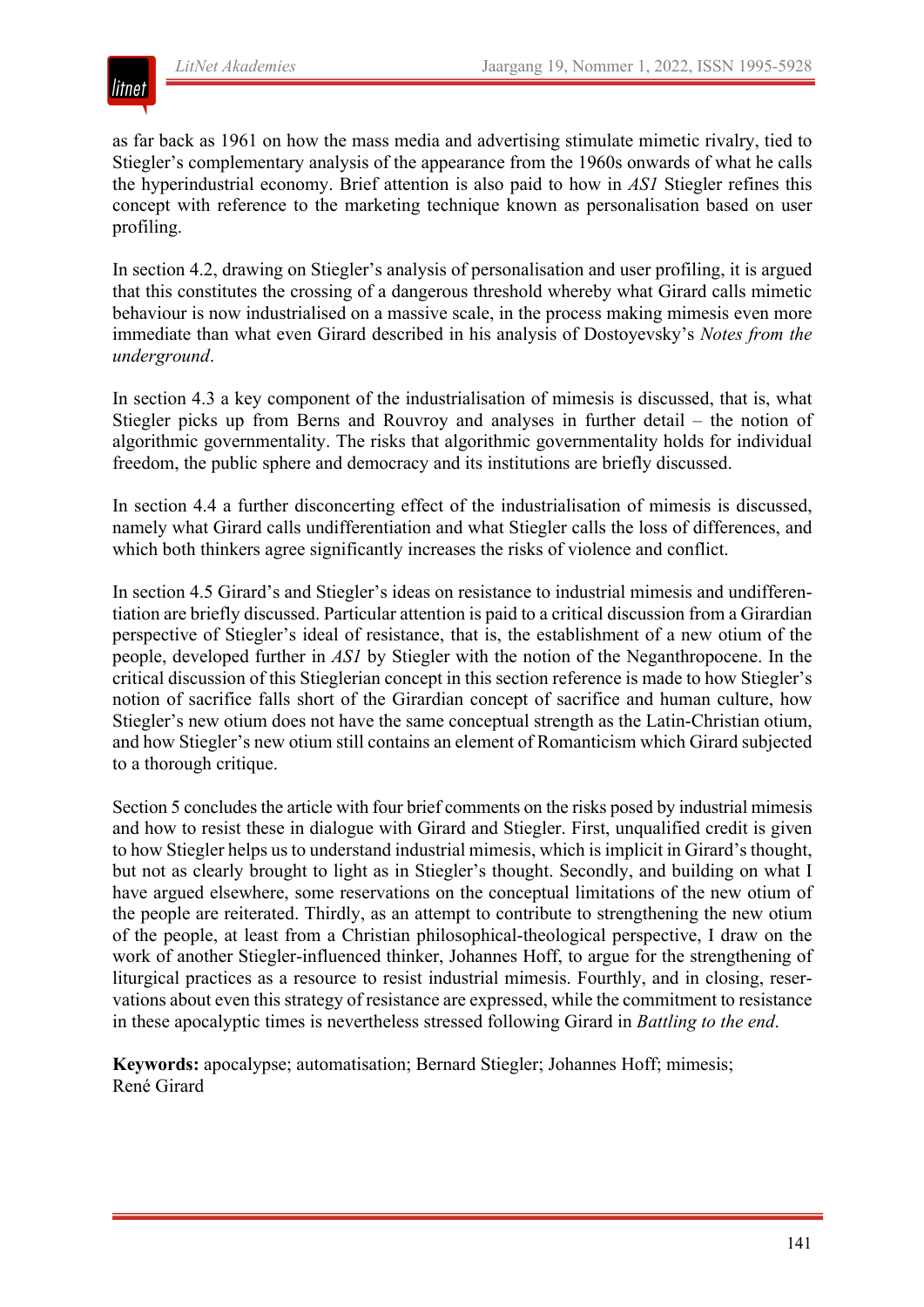

litnet

#### **1. Inleiding**<sup>1</sup>

My laaste persoonlike ontmoeting met Bernard Stiegler het plaasgevind in Parys, Frankryk 'n paar dae na afloop van die Julie 2019-kongres van die Colloquium on Violence & Religion (COV&R)2 in Innsbrück, Oostenryk. Toe René Girard se eerste doktorale student, Sandor Goodhart, aan die einde van die 2019-kongres aankondig dat die volgende COV&R-kongres sou handel oor Girard se werk, mimetiese teorie en kunsmatige intelligensie, het ek onmiddellik aan Goodhart voorgestel dat ek Stiegler tydens ons beplande ontmoeting aan die tand voel om vas te stel of hy belang sou stel om as 'n hoofspreker by die beplande kongres op te tree.

Goodhart het van die voorstel gehou. Toe ek dit daarna tydens ons persoonlike ontmoeting teenoor Stiegler opper, was hy nie slegs oop vir die idee nie, maar het hy ook genoem dat Girard aan hom geskryf het na die 2013-verskyning van Stiegler se boek *Pharmacologie du Front National* (Farmakologie van die Nasionale Front), wat tot op hede nog nie in Engels vertaal is nie. Volgens Stiegler het Girard te kenne gegee dat hy hierdie boek verder met Stiegler wou bespreek, maar die gesprek het ongelukkig nie plaasgevind voor Girard se afsterwe op 4 November 2015 nie.

'n Mens kan slegs bespiegel waartoe so 'n gesprek sou gelei het, maar in die lig van Girard se denke oor die sondebok en menslike kulturele evolusie dink ek dis veilig om te sê dat Girard se belangstelling geprikkel is deur Stiegler se ontleding in bogenoemde boek van die politiek van die sondebok met betrekking tot die verregse Franse politieke party die Front National (FN, Nasionale Front), wat sedertdien sy naam verander het na Rassemblement National (Nasionale Samekoms). Myns insiens, soos ek hier onder sal probeer aantoon, is daar heelwat meer gemene grond in die werk van Girard en Stiegler as slegs die tema van die sondebok. Veral die begrip *mimese* is hier belangrik – terwyl Girard in sy werk aantoon hoe belangrik mimese vir menslike kulturele evolusie is, maak veral Stiegler ons in sy latere werk bedag op die risiko's van die industrialisering van mimese vir die mensdom vandag. In die lig hiervan is die vrae wat ek hier sal probeer beantwoord wat industriële mimese is, watter uitdagings dit vir die mensdom inhou, en hoe hierdie uitdagings moontlik die hoof gebied kan word.

In die res van die artikel word drie sake behandel. In deel twee en drie sal op 'n baie basiese, inleidende vlak gekyk word na ooreenkomste en verskille tussen Girard en Stiegler met betrekking tot 'n aantal begrippe waarin albei belang gestel het. In deel vier word uit 'n Girardiaanse oogpunt gekyk na hoe Stiegler hierdie begrippe lees en toepas op outomatisering, veral met betrekking tot die begrip *mimese* en dit wat ek *industriële mimese* noem. In deel vyf word afgesluit met 'n paar opmerkings oor wat ek dink Girard, Stiegler en antieke geestelike tradisies soos die liturgiese Christendom (Ortodoks, Katoliek en Anglikaans) ons bied om die uitdagings van outomatisering die hoof te bied.

#### **2. Girard en Stiegler: gemeenskaplikhede, ooreenkomste, verskille**

Die gemeenskaplikhede tussen Girard en Stiegler sluit minstens in dat:

- albei diep beïnvloed was deur die Katolisisme
- albei 'n eiesoortige teorie oor menslike kulturele evolusie ontwikkel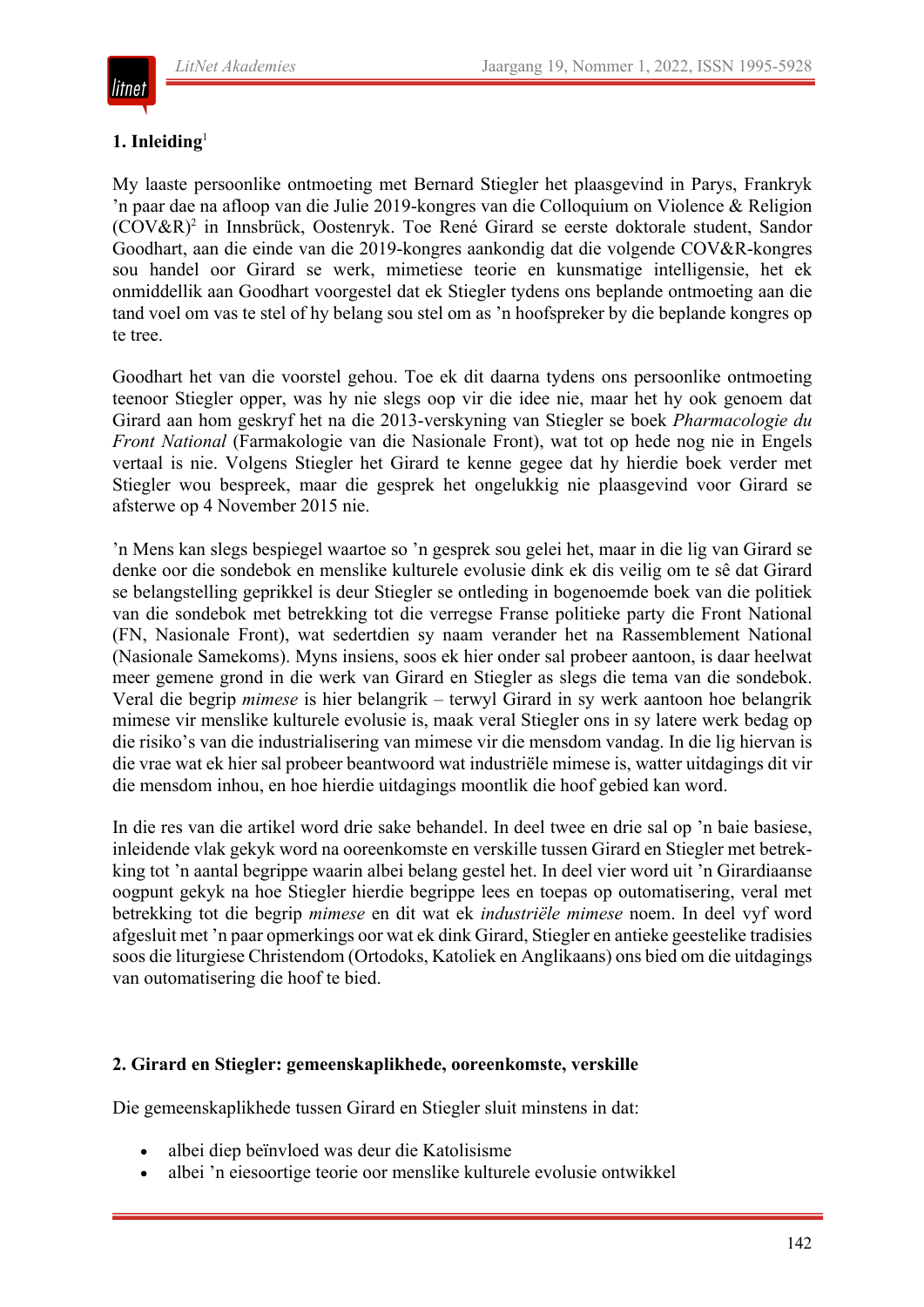

- albei ingestel was op die rol van begeerte in die samelewing, veral in die moderniteit
- albei toenemend apokalipties in hulle latere werk was.

#### *2.1 Katolisisme*

Terwyl die Katolisisme waarin Girard grootgeword het en waartoe hy hom bewustelik in sy middel-30's bekeer het,<sup>3</sup> aan hom die raamwerk gebied het waarbinne hy nagedink het oor godsdiens, geweld, mimese, die sondebok, begeerte en die apokalips, was die Katolieke invloed op Stiegler minder regstreeks. Ofskoon Stiegler grootgeword het in 'n sekulêre huis en reeds op 16 betrokke geraak het by die Franse Kommunisteparty tydens die 1968-opstande van werkers en studente, en ofskoon hy 'n uitgesproke ateïs was, was hy ook volgens sy eie erkenning blootgestel aan die voorbeeld van sy een vrome Katolieke grootmoeder (Stiegler 2006:157, voetnota 1). Hy het ook dikwels heel simpatiek geskryf oor aanhangers van godsdienste in die algemeen en Franse Katolieke in die besonder. Om een treffende voorbeeld hiervan te gee: Na 'n verwoestende kritiek op 'n boek van die Franse oudpresident Nicolas Sarkozy (2004), wat in sy boek aanvoer dat die Christendom ten diepste gaan oor wat met die individuele gelowige na die dood gebeur, skryf Stiegler in 2006:4

Natuurlik is die betekenis van die toekoms om te weet wat na *my* dood sal gebeur. Maar dit is nie om te weet wat na *my* dood met *my* sal gebeur nie […] Die eintlike vraag oor die betekenis van die toekoms, oftewel van die gees, is die vraag *om te weet wat na my dood van die wêreld gaan word* – en dit is die vraag aangaande die toekoms wat die Katolieke en ons almal vandag bekommer, of ons nou aan die hemel glo of nie. (157; Stiegler se beklemtonings)

Die Katolieke invloed op Stiegler is egter nie slegs in sy betreklik positiewe houding jeens die Katolisisme en die erkenning van die voorbeeld van sy vrome grootmoeder sigbaar nie, maar ook – en belangriker – in sy uitvoerige herbewerking van Christelike begrippe soos die Sondeval, geloof, hoop, die diaboliese, gemeenskap, die Opstanding en liturgie.<sup>5</sup> Dit is waarom ek aanvoer dat, soos Stiegler (1994:31) in *La technique et le temps 1* (*Tegniek en tyd 1*) <sup>6</sup> verklaar dat "die tegniek die lewe geleef deur ander middele as die lewe self [is]", sy denke beskryf kan word as 'n voortsetting van die Christendom deur ander middele as die Christendom self.

#### *2.2 Menslike kulturele evolusie*

Terwyl Girard godsdiens beskou as die motor van menslike kulturele evolusie,<sup>7</sup> beskou Stiegler in navolging van die Franse paleoantropoloog André Leroi-Gourhan (1911–1986) die tegniek en tegniese ontwikkeling as die motor van menslike kulturele evolusie.8 'n Meer diepgaande vergelyking van Girard en Stiegler se sienings hieroor sou ongetwyfeld 'n interessante oefening wees, maar dit val buite die skopus van hierdie artikel. Wat wel hier uitgewys moet word, is dat Stiegler se klem op die rol van die tegniek en tegnologiese ontwikkeling in menslike kulturele evolusie te sterk is en hom lei tot 'n tegnosentriese standpunt wat onder meer nie voldoende rekening hou met die rol van godsdiens in menslike kulturele evolusie nie – veral nie wanneer dit kom by die geskiedenis van die Weste vanaf die antieke Grieke tot die eietydse moderniteit nie.<sup>9</sup> In my eie werk oor Stiegler het ek elders betoog<sup>10</sup> dat die liturgiese Christendom beskik oor belangrike filosofiese en teologiese bronne asook kontemplatiewe praktyke waarmee Stiegler se tegnosentrisme reggestel kan word sonder om enigiets in te boet van sy uiters waardevolle ontledings van die uitdagings wat die eietydse tegnologie aan die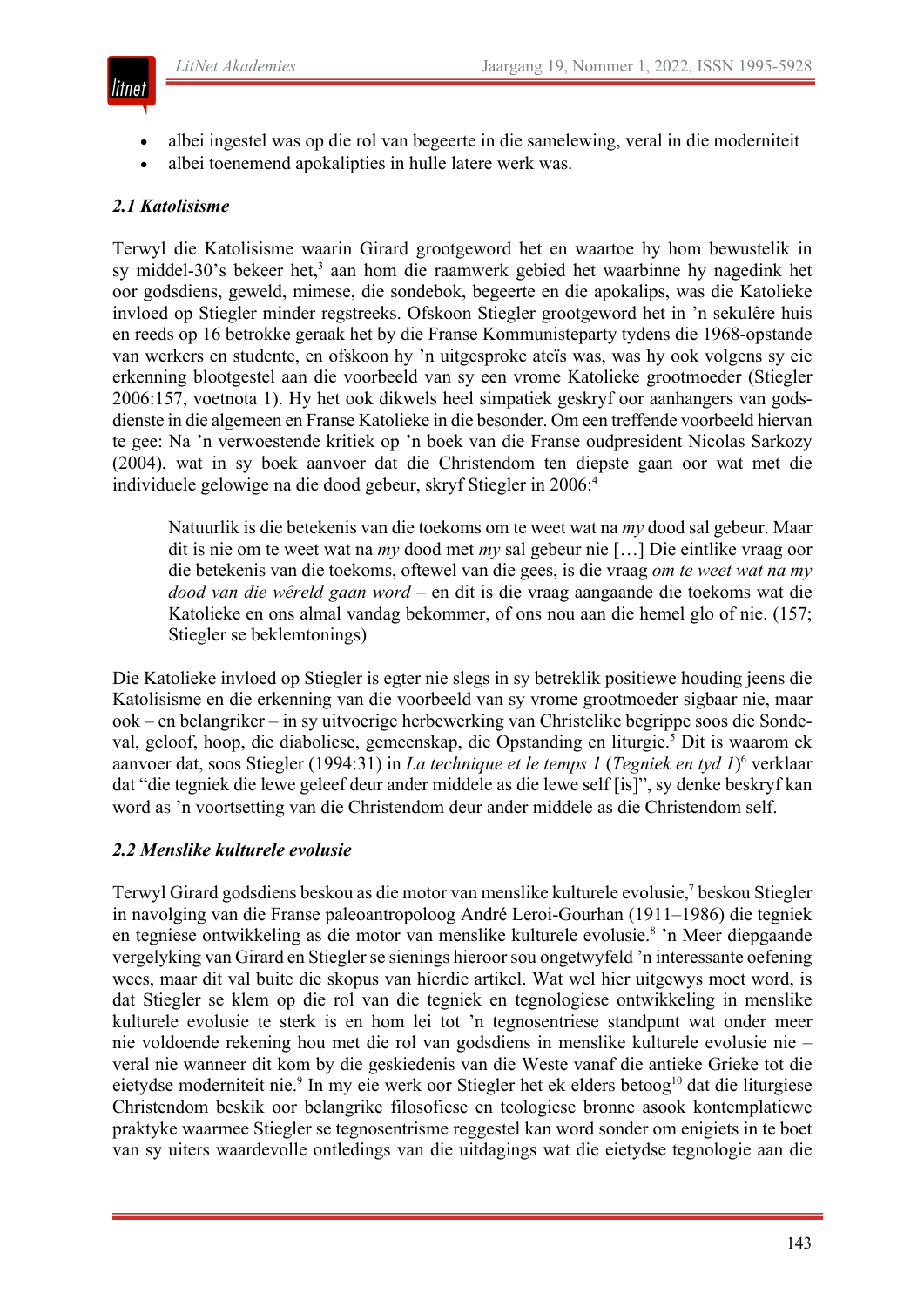### litnet

mensdom bied. In die gevolgtrekking hier onder sal ek poog om aan te toon hoe my standpunt hieroor toepasbaar is op sy ontleding van die outomatiese samelewing.

#### *2.3 Begeerte*

Sowel Girard as Stiegler het uitvoerig geskryf oor die rol van begeerte in die kultuur en die politiek. Terwyl hulle saamstem dat begeerte 'n bepalende krag in kultuur en politiek is, benader hulle begeerte vanuit twee baie uiteenlopende raamwerke, wat beskryf kan word aan die hand van Girard se invloedryke onderskeid tussen twee opvattings van begeerte, naamlik, onderskeidelik, die romanmatige (*romanesque* in die oorspronklike Frans en *novelistic* in die gevestigde Engelse Girard-vaktaal) en die romantiese opvattings van begeerte.<sup>11</sup> Vir die doeleindes van hierdie artikel is die belangrikste verskil tussen die twee opvattings van begeerte hul onderskeie aannames oor die subjek en die objek van begeerte. Volgens die romantiese opvatting van begeerte ontstaan begeerte in die begerende subjek self, en is die objek van begeerte begeerlik danksy die waarde wat die begerende subjek daaraan toeken. Die romanmatige opvatting van begeerte voer daarteenoor aan dat begeerte wesenlik mimeties van aard is – die begerende subjek begeer dit wat begeerlik is vir die model waarmee die begerende subjek in 'n mimetiese verhouding staan. As ek byvoorbeeld as kind opsien na 'n geliefde oom wat van mooi pakke klere hou, mag dit gebeur dat ek, as gevolg van my mimetiese begeerte om soos my oom as my model te wees, uiteindelik ook mooi pakke klere begeer. Volgens die romanmatige opvatting van begeerte hang die begeerlikheid van die objek van begeerte dus nie af van die subjek van begeerte nie, maar van die model wat die begerende subjek naboots – dit wat my model begeerlik vind, is ook dit wat ek begeerlik vind.

Terwyl Girard die romanmatige opvatting van begeerte onderskryf, onderskryf Stiegler wat Girard die romantiese opvatting van begeerte noem, onder meer omdat Stiegler volgens sy eie erkenning 'n Freudiaanse opvatting van begeerte het. Vir Stiegler is begeerte tot 'n hoë mate 'n krag wat objekte van begeerte deur projeksie en sublimering skep.<sup>12</sup> Dit sal ook in meer besonderhede hier onder bespreek word met betrekking tot sy ontleding van die outomatiese samelewing.

#### *2.4 Apokalips*

Wat die apokalips betref, is dit opvallend dat hulle albei ons tyd in hulle latere werk al hoe meer apokalipties gesien het,<sup>13</sup> maar dat hulle ook albei, om uiteenlopende redes, van oordeel was dat die apokaliptiese aard van ons tyd geen rede is om die stryd vir 'n beter wêreld prys te gee nie. As praktiserende Katoliek het Girard die apokalips bes moontlik as meer onvermydelik gesien as Stiegler, vir wie die lot van die wêreld op tipies moderne sekulêre wyse grootliks afhang van wat mense doen of nie doen nie.

Teen die agtergrond van hierdie basiese inleidende vergelyking tussen Girard en Stiegler sal vervolgens in afdeling 3 uit 'n Girardiaanse oogpunt gekyk word na hoe Stiegler bovermelde asook ander begrippe vertolk en op die outomatiese samelewing toepas.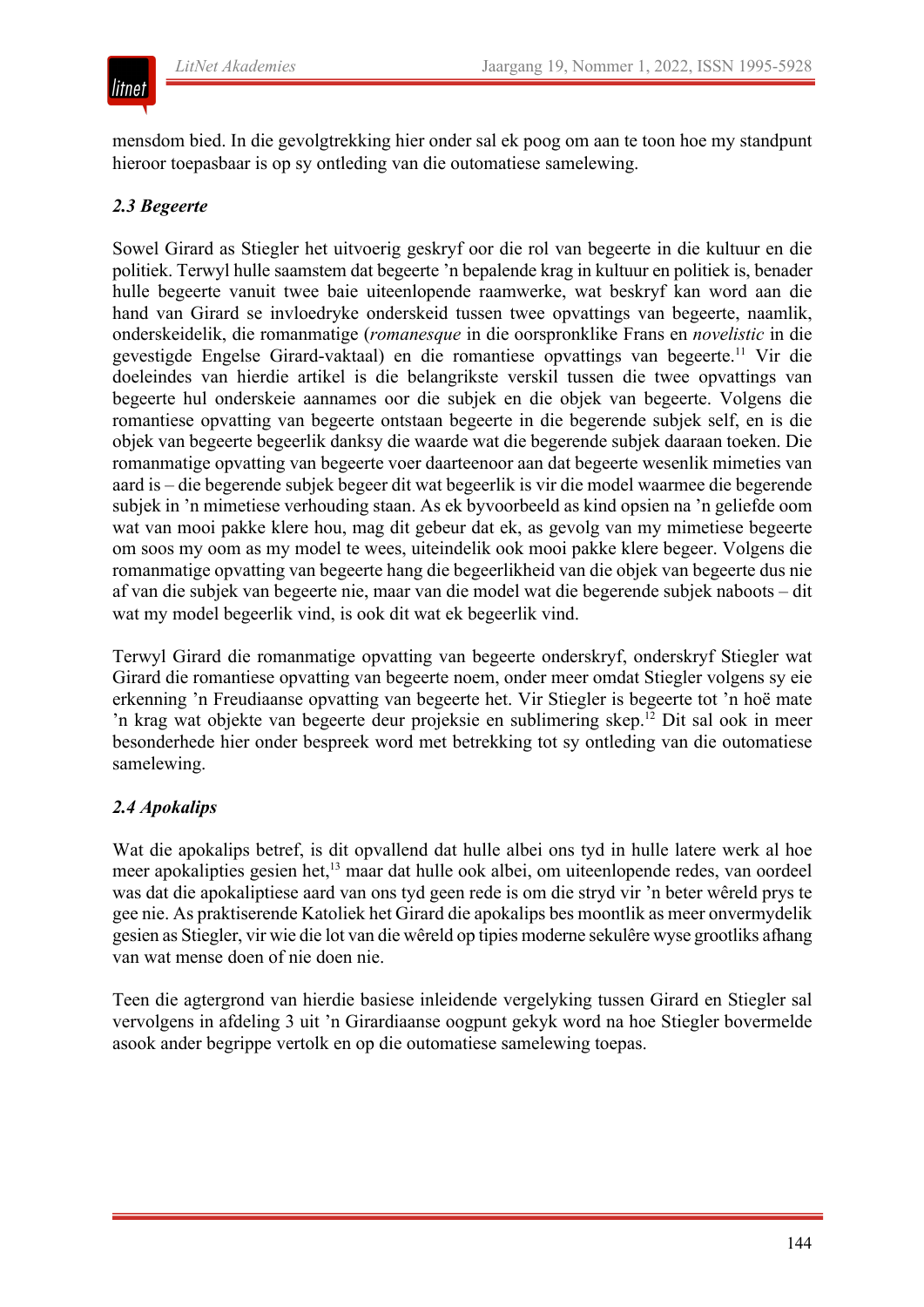

#### **3. Stiegler oor die outomatiese samelewing: agtergrond**

Ten einde sin te maak van Stiegler se ontleding van wat hy die outomatiese samelewing noem, dit wil sê 'n samelewing waar vervaardigings- en databestuursprosesse, asook die verspreiding van inligting en die oordrag van kennis toenemend geoutomatiseer word, is dit nodig om drie sake in gedagte te hou: eerstens sy begrip van industrialisering; tweedens, sy begrip van performatiwiteit anderkant alle bewussyn; en derdens, sy verbintenis tot Kant se begrip van die rede en die breër laat 18de-eeuse Frans-Duitse Verligtingsprojek.

#### *3.1 Stiegler oor industrialisering*

Hier bo is verwys na Stiegler se omskrywing van die tegniek as "die lewe geleef deur ander middele as die lewe self" – 'n omskrywing wat Stiegler skep in navolging van Leroi-Gourhan, dat menslike kulturele evolusie en tegniese evolusie sedert die verskyning van die eerste werktuie in die prehistoriese tydvak met mekaar in wisselwerking is. Die mens is volgens Stiegler 'n prostetiese wese, en elke vorm van tegnologie veruiterlik en optimaliseer 'n aspek van ons menswees. Ons klere veruiterlik en optimaliseer byvoorbeeld ons vel se vermoë om ons liggaam te beskerm, soos skoene ons voete se vermoë om ons beweeglik te maak, veruiterlik en optimaliseer.

Daar is nog 'n verdere kritieke aspek van die tegniek wat sentraal staan in Stiegler se nadenke oor die tegniek, te wete dat enige vorm van tegniek syns insiens altyd ook 'n vorm van geheue is. Wanneer ons 'n klipmes maak, reproduseer ons die uitvinding en vervaardiging van die eerste klipmes, wat Stiegler beskou as 'n vorm van herinnering aan die eerste maal dat die idee van 'n klipmes "veruiterlik" is in die skepping van 'n mes uit klip. Dit is waarom Régis Debray, wat my in 2001 bekendgestel het aan Stiegler se werk, Stiegler beskryf as 'n "Heideggeriaanse tegnofiel", want anders as vir Heidegger, vir wie die tegniek dreig om ons leefwêreld in die fenomenologiese sin af te sluit, is Stiegler van oordeel dat die tegniek as prostese en geheue ons leefwêreld medekonstitueer.<sup>14</sup>

Dit wil nie sê dat Stiegler onbewus is van die bedreiging wat die tegniek vir ons leefwêreld mag inhou nie, soos duidelik gesien kan word in sy begrip van industrialisering. Heelwat van Stiegler se vroeë werk fokus op hoe mnemoniese oftewel geheuetegnologieë soos die alfabet, skrif en die boekdrukkuns die mensdom en ons leefwêreld verander het. Teen hierdie agtergrond beskou Stiegler die meganisasie van produksie wel as 'n belangrike aspek van die Nywerheidsomwenteling, maar wat hierdie omwenteling eintlik volgens hom onderskei, is nie soseer die meganisasie van produksie nie as die feit dat dit die eerste tegniese omwenteling in die menslike geskiedenis is wat deur geheuetegnologieë aangedryf word in 'n outokatalitiese proses, oftewel 'n proses waarvan die uitvoering die proses verder bly versnel: Wat in die Nywerheidsomwenteling geïndustrialiseer word, is niks anders as die menslike bewussyn en geheue self nie. In geheuetegnologieë soos die foto, die fonogram, film, radio, televisie, die rekenaar en allerlei vorme van digitale geheuetegnologieë wat in massiewe netwerke geskakel is, sien ons die veruiterliking van die inhoude van menslike bewussyn in die opneem (*recording*) en verspreiding daarvan in skaalbesparings (*economies of scale*) wat menslike kennis, denke en gedrag grondig verander. 'n Rolprent begin byvoorbeeld as 'n idee in die bewussyn van die rolprentmaker, word veruiterlik in die vervaardiging van die rolprent, en word versprei deur bioskope, TV-kanale, DVD-verkope en stromingsdienste. Volgens Stiegler is dit een van die hoofredes waarom die 20ste eeu "die Amerikaanse eeu" geword het. Met verwysing na 'n Amerikaanse senator wat reeds in 1912 verklaar het "trade follows films" ontwikkel Stiegler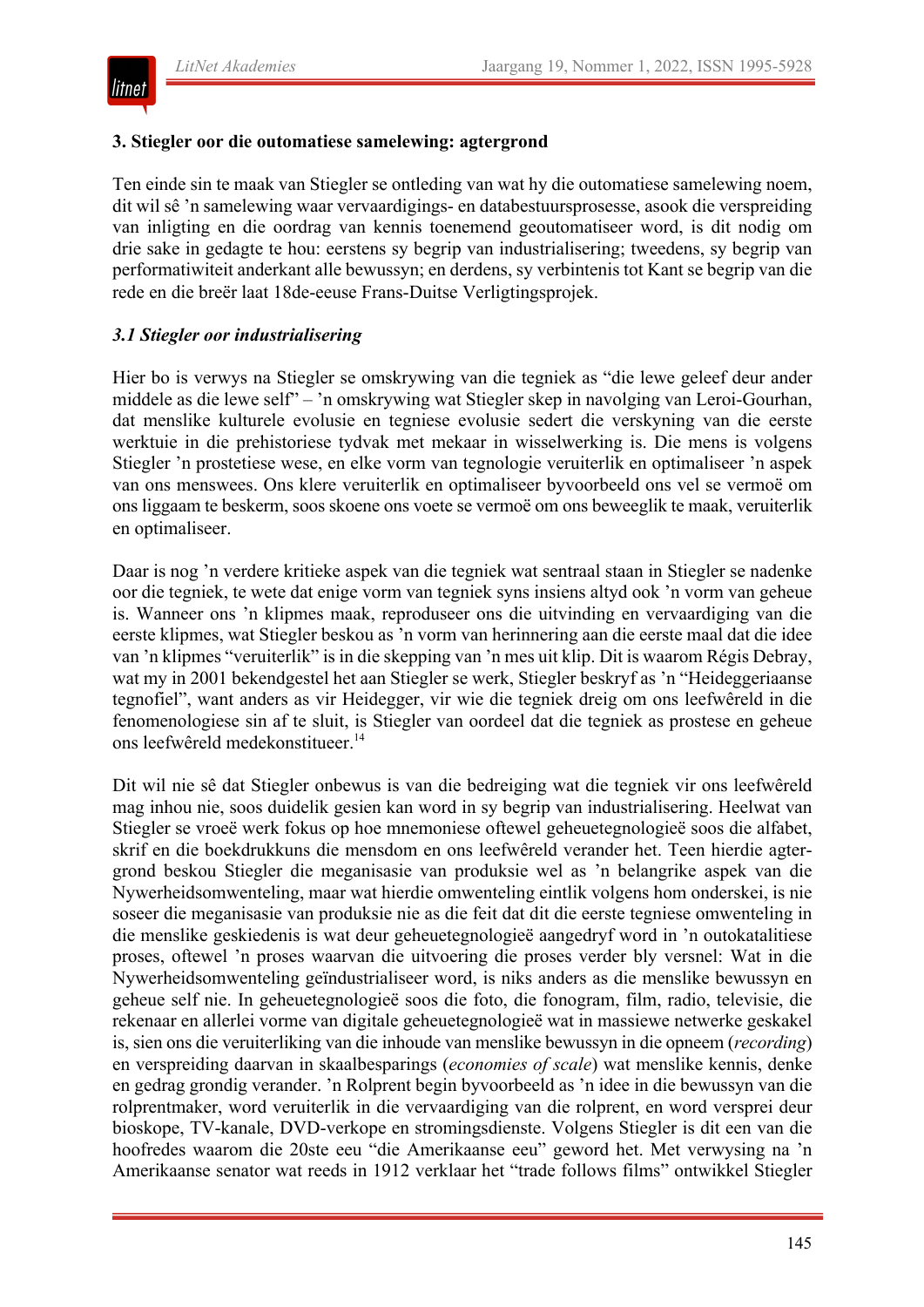

'n diepgaande ontleding van hoe die Amerikaanse leefwyse wêreldwyd so begeerlik geword het. $15$ 

Om die Nywerheidsomwenteling so te ontleed help ons verstaan waarom Stiegler aanvoer dit is 'n voortgaande en immer sneller omwenteling – en dit is waarom praatjies oor 'n sogenaamde Eerste, Tweede, Derde en Vierde Nywerheidsomwenteling myns insiens neerkom op slorsige en selfs gevaarlik onverantwoordelike denke.16

#### *3.2 Performatiwiteit anderkant alle bewussyn*

Reeds in 1996 in *Tegniek en tyd 2*, wat uitvoerig fokus op hoe analoog- en digitale inligtingstegnologieë ouer, gevestigde maatskaplike opvattings van tyd (kalendariteit) en ruimte (kardinaliteit) ontwrig en die mensdom disoriënteer, kom Stiegler vorendag met die begrip van *performatiwiteit anderkant alle bewussyn*. Gedagtig aan die massiewe wêreldwye invloed van kabeltelevisienetwerke verduidelik Stiegler met hierdie begrip hoe die vasstelling van wat as 'n wêreldgebeurtenis geag word, buite om die bewuste besluite van een of meer individue geskied. Dit mag wees dat 'n paar joernaliste aanvanklik 'n plaaslike gebeurtenis eien, maar die proses wat dit vervolgens verander in 'n wêreldgebeurtenis, het 'n lewe van sy eie, is in beginsel gewoonlik onvoorspelbaar, en gebeur as't ware vinniger as wat ons kan dink. Sodanige prosesse wat gekenmerk word deur hulle blitsvinnige uitvoering, noem Stiegler die performatiwiteit anderkant alle bewussyn. Nodeloos om te sê, ons het almal die laaste jare gesien hoe disinformasie en fopnuus in die era van digitale media en platforms as gevolg van die performatiwiteit anderkant alle bewussyn veel meer skade aanrig as wat die geval in die eras van mondelinge of gedrukte verslaggewing was, soos Paul Virilio reeds in 1998 voorspel het in sy boek *La bombe informatique* (in Engels vertaal as *The information bomb*, 2000). Ek keer hier onder terug na Stiegler se bywerking van die begrip van die performatiwiteit anderkant alle bewussyn in die vorm van sy bespreking van algoritmiese regeermatigheid.17

#### *3.3 Stiegler se verbintenis tot Kant en die 18de-eeuse Frans-Duitse Verligtingsprojek*

In heelwat van die werk wat Stiegler tussen 1998 en 2007 gepubliseer het, ondersoek hy dit wat hy beskou het as drie kernvoorbeelde van die suksesvolle toe-eiening van 'n revolusionêre geheuetegnologie. Die eerste voorbeeld is antieke Athene wat die Fenisiese alfabet suksesvol toe-eien, wat op sy beurt volgens Stiegler 'n aandeel gehad het aan Solon se wetlike en demokratiese hervormings, die Atheense vorm van burgerskap, en die geboorte van die antieke Griekse filosofie en wetenskap.

Die tweede voorbeeld is die Middeleeuse Latyns-Christelike otium – die otium synde die plekke en tye waar godsdienstige, filosofiese, wetenskaplike, opvoedkundige en estetiese aktiwiteite beoefen word as gevolg van die suksesvolle toe-eiening van hierdie vorm van 'n Godsdiens van die Boek. In die Middeleeuse Latyns-Christelike otium was liturgiese praktyke 'n sleutel om die massa gewone gelowiges saam met die geestelike lui en die adelstand in te sluit in die otium – en waarvan die Katolieke Kerk die vernaamste instelling was.

Die derde van hierdie voorbeelde is die Frans-Duitse Verligtingsprojek van die laat 18de eeu. Volgens Stiegler staan Immanuel Kant se begrip van die rede bemiddel met en deur die leserspubliek sentraal in hierdie projek, en kan Kant se opvatting van die rede nie losgemaak word van die rol van die boekdrukkuns nie. Dit hang vir Stiegler ook weer saam met 'n spesifieke opvatting van burgerskap, wat berus op massa-onderwys, terwyl massa-onderwys ook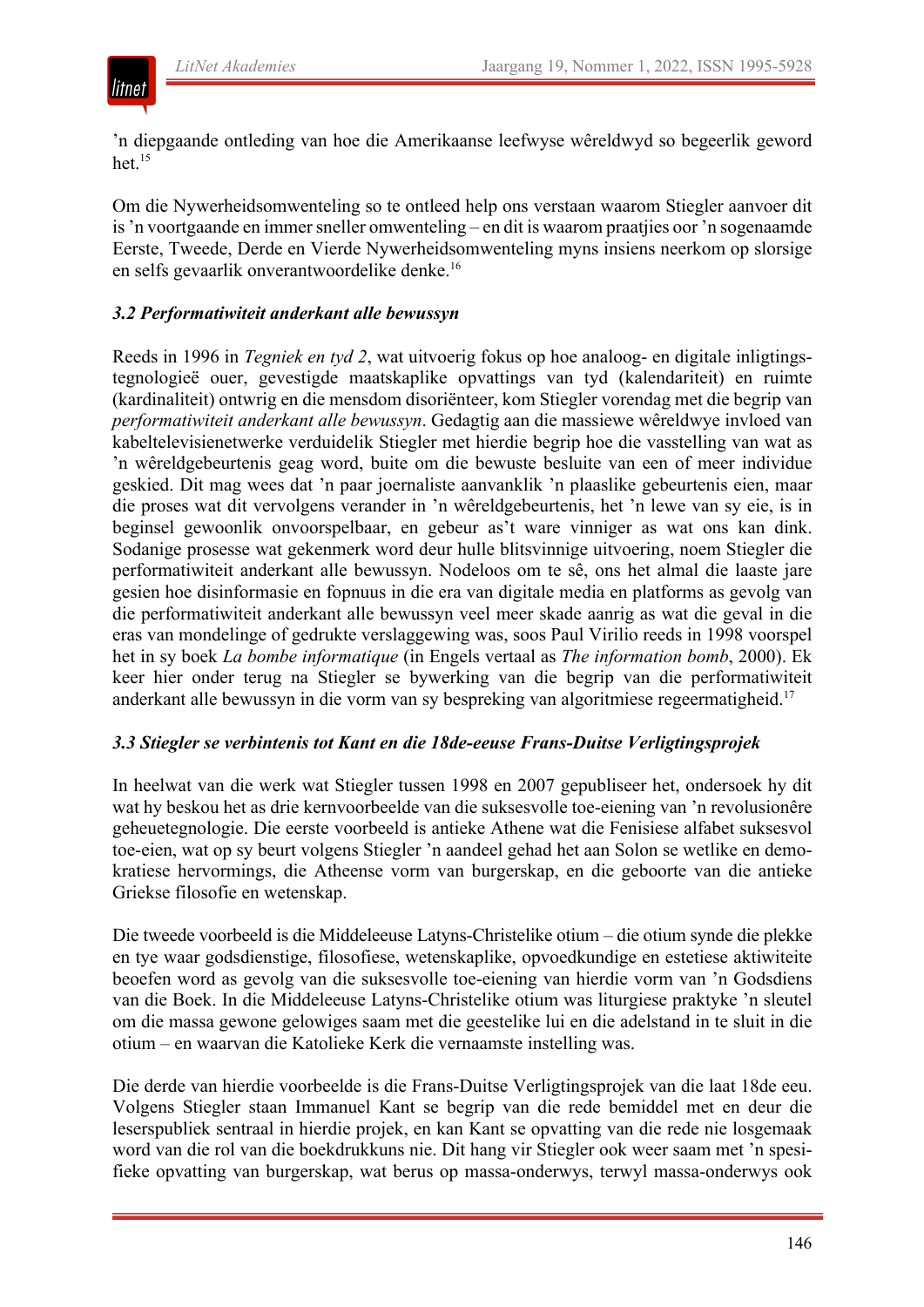

massadeelname aan hierdie vorm van die otium verseker. Hier is die skool en die universiteit die vernaamste instellings.

Teen die agtergrond van sy bewondering vir die Kantiaanse begrip van die rede en die groot suksesse wat met massa-onderwys in Frankryk behaal is na die onderwyshervormings van Jules Ferry in die laat 19de eeu, het Stiegler enersyds oor die afgelope 20 jaar gewaarsku teen die gevare van 'n onsuksesvolle openbare toe-eiening van analoog- en digitale geheuetegnologieë, en andersyds gepleit vir wat hy 'n nuwe otium van die volk noem, waarin die najaag en disseminering van nuwe kennis en die gepaardgaande kulturele verheffing sentraal sal staan tot verdere menslike kulturele evolusie. Sou die verwesenliking van so 'n nuwe otium uitbly, verwoord Stiegler sy apokaliptiese vrese vir die lot van die mensdom en van die planeet.18

Met verwysing na die drie begrippe wat in hierdie afdeling bespreek is, naamlik industrialisering as die industrialisering van menslike bewussyn en geheue, die performatiwiteit anderkant alle bewussyn, en die Frans-Duitse Verligtingsprojek word vervolgens stilgestaan by hoe Stiegler hierdie idees verder ontwikkel in 2015 se *Die outomatiese samelewing 1*, en word ook hierna gekyk in die lig van enkele Girardiaanse begrippe.

#### **4. Die outomatiese samelewing ontleed aan die hand van Stiegler en Girard**

Hier bo is reeds verwys na Stiegler se vrees dat die onsuksesvolle toe-eiening van digitale tegnologieë en platforms sowel die mensdom as die planeet sal bedreig. Hierdie vrees word uitvoerig deur Stiegler behandel in *Die outomatiese samelewing 1* teen die agtergrond van die mensdom en die planeet se oorgang na 'n nuwe geologiese era, die Antroposeen, oftewel die era waarin menslike aktiwiteit pleks van geologiese en biologiese ontwikkelinge nou die stand van lewe op aarde en van die aarde self bepaal. Dit is geen verrassing nie dat Stiegler saamstem met die algemene siening dat die Nywerheidsomwenteling die grondoorsaak van die Antroposeen is, maar Stiegler gaan verder deur ook voorspraak te maak vir 'n hersiene weergawe van die nuwe otium van die volk wat hy die Negantroposeen noem, synde ook 'n toespeling op die fisikabegrippe *entropie* en *negentropie*.

Ofskoon daar heelwat debat is oor of groeiende outomatisering tot werksverlies sal lei of eerder tot nuwe soorte werk, is Stiegler van oordeel dat massiewe werkloosheid weens outomatisering 'n gegewe is. Dit is waarom hy vra vir 'n universele basiese inkomstetoelaag, en aanvoer dat ons die einde van werk soos ons dit in die naoorlogse ekonomiese geken het, sien:

Die bevryding van werk is nie 'n kwessie van die "vermindering van werkstyd" ten einde dit onderling te verdeel en sodoende die werkloosheidskoers te verminder nie – dit is 'n kwessie van die uitskakeling van werkloosheid deur die uitskakeling van werk soos ons dit ken (*l'emploi*) as die sleutelstatus en -funksie van die makro-ekonomiese stelsels soos dit deur Keynes en Roosevelt bedink en ingestel is, maar waarvan die uitwerking nou ongedaan gemaak is. (Stiegler 2015:411–2)

Teen die agtergrond van hierdie vertrekpunte van Stiegler se ontleding van die outomatiese samelewing kan nou stilgestaan word by 'n aantal begrippe wat Stiegler met betrekking tot die outomatiese samelewing inspan, en wat ook vir aanhangers van Girard se denke van belang sal wees. Die ses begrippe wat kortliks in die volgende volgorde bespreek sal word, is begeerte,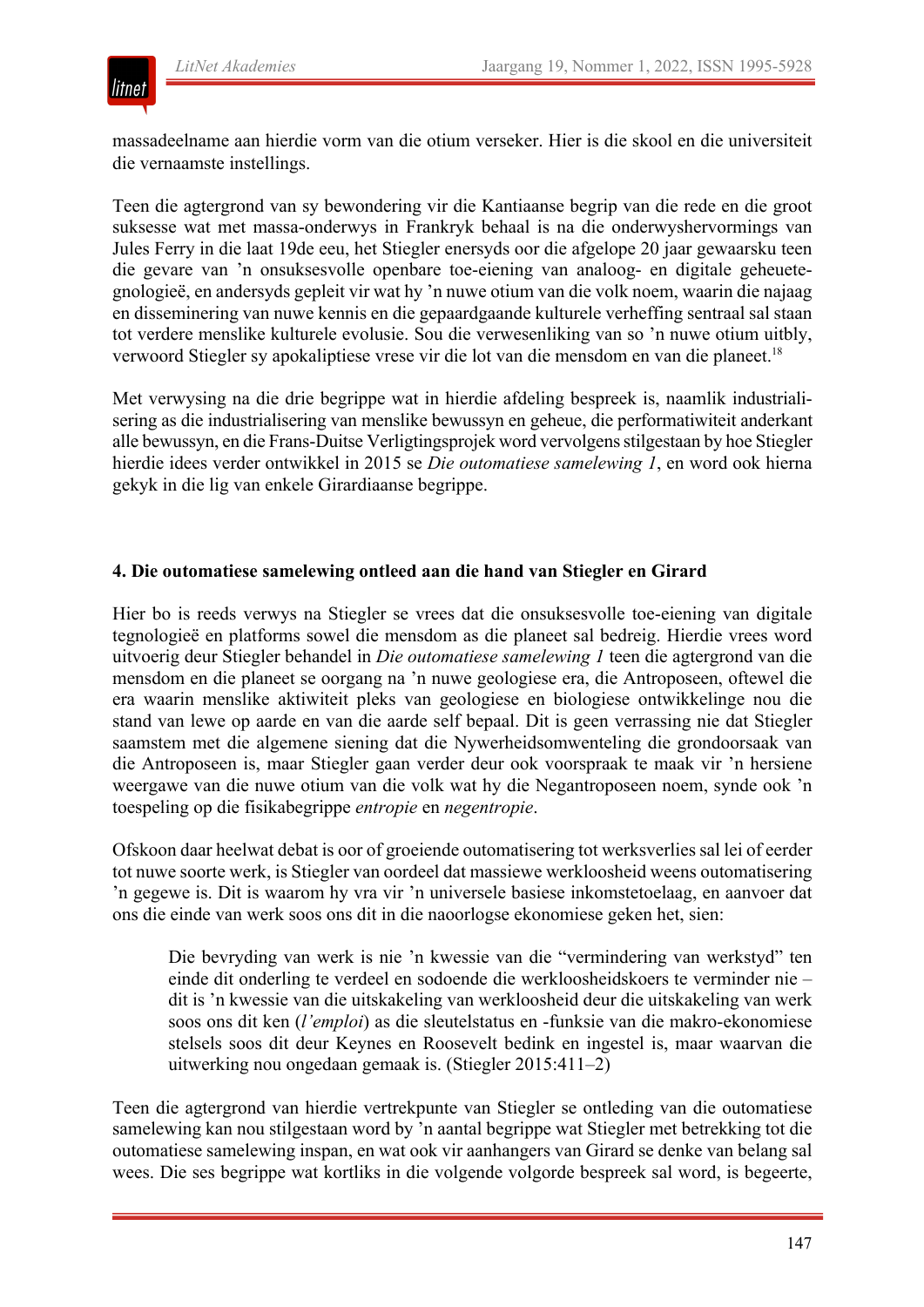## litnet

mimese, algoritmiese regeermatigheid, groeiende dedifferensiasie,<sup>19</sup> die offer, en die nuwe otium van die volk.

#### *4.1 Begeerte*

Soos reeds hier bo aangevoer, sluit Stiegler aan by wat Girard die romantiese opvatting van begeerte noem, oftewel die siening dat elke individu se begeertes uniek is (en trouens ook bydra tot die uniekheid van elke individu). 'n Voorbeeld hiervan kom voor wanneer hy in *Die outomatiese samelewing 1* skryf: "[Begeerte] is altyd die uitdrukking van 'n nie-aangepaste sonderlingheid (*singularité*)" (225), *sonderlingheid* synde 'n begrip wat hy oorneem van Jacques Derrida en wat van toepassing is op sowel individue ("psigiese individuasies" in sy vaktaal) as op groepe ("kollektiewe individuasies" in sy vaktaal).<sup>20</sup>

Stiegler werk ook in die Freudiaanse tradisie van begeerte as projeksie waarvolgens begeerte 'n soort selfstandige krag is wat een of ander voorwerp, of objek, met psigiese energie beklee en dit sodoende in 'n voorwerp van begeerte verander. In afdeling 12 van *Die outomatiese samelewing 1* gee Stiegler (2015:45) byvoorbeeld 'n instemmende opsomming van en uitbreiding op Freud se sienings van fetisjistiese perversie en libidinale ekonomie, pas nadat hy in afdeling 11 op 'n baie Freudiaanse trant skryf oor "[d]ie voorwerp wat begeerte met psigiese energie beklee".

Ofskoon Girard 'n baie ander siening huldig van begeerte (as synde mimeties), die begerende subjek en die objek van begeerte soos hy dit reeds in sy eerste boek ontwikkel (1961), is dit vandag treffend dat hy reeds in daardie boek 60 jaar gelede aandui hoe die advertensiewese en die massamedia mimetiese wedywering verhewig.21

Stiegler sluit in 'n mate hierby aan, soos ons kan sien met sy begrip van die hiperindustriële samelewing, wat volgens hom vanaf die 1960's vorm aanneem. Stiegler betoog oortuigend dat in plaas daarvan dat 'n postindustriële samelewing met meer vrye tyd ontstaan het namate die meganisering en outomatisering van produksie toegeneem het, die eintlike oorgang wat plaasgevind het dié is vanaf die industriële na die hiperindustriële samelewing.

In die industriële samelewing:

- is fossielbrandstowwe die hoofbron van energie
- is die proletariër die persoon wat slegs sy of haar fisieke energie het om vir 'n inkomste te verkoop
- streef die industrialis daarna om die middele van produksie te beheer.

In die hiperindustriële samelewing:

- is menslike aandag die hoofbron van energie en die vernaamste kommoditeit
- is die nuwe proletariër die persoon wat 'n inkomste deur sy of haar psigiese energie verdien (byvoorbeeld mense wat werksaam is in bedrywe soos inligting, finansies, wetenskap en opvoeding)
- streef die hiperindustrialis na beheer oor sowel die middele van produksie as die patrone van verbruik.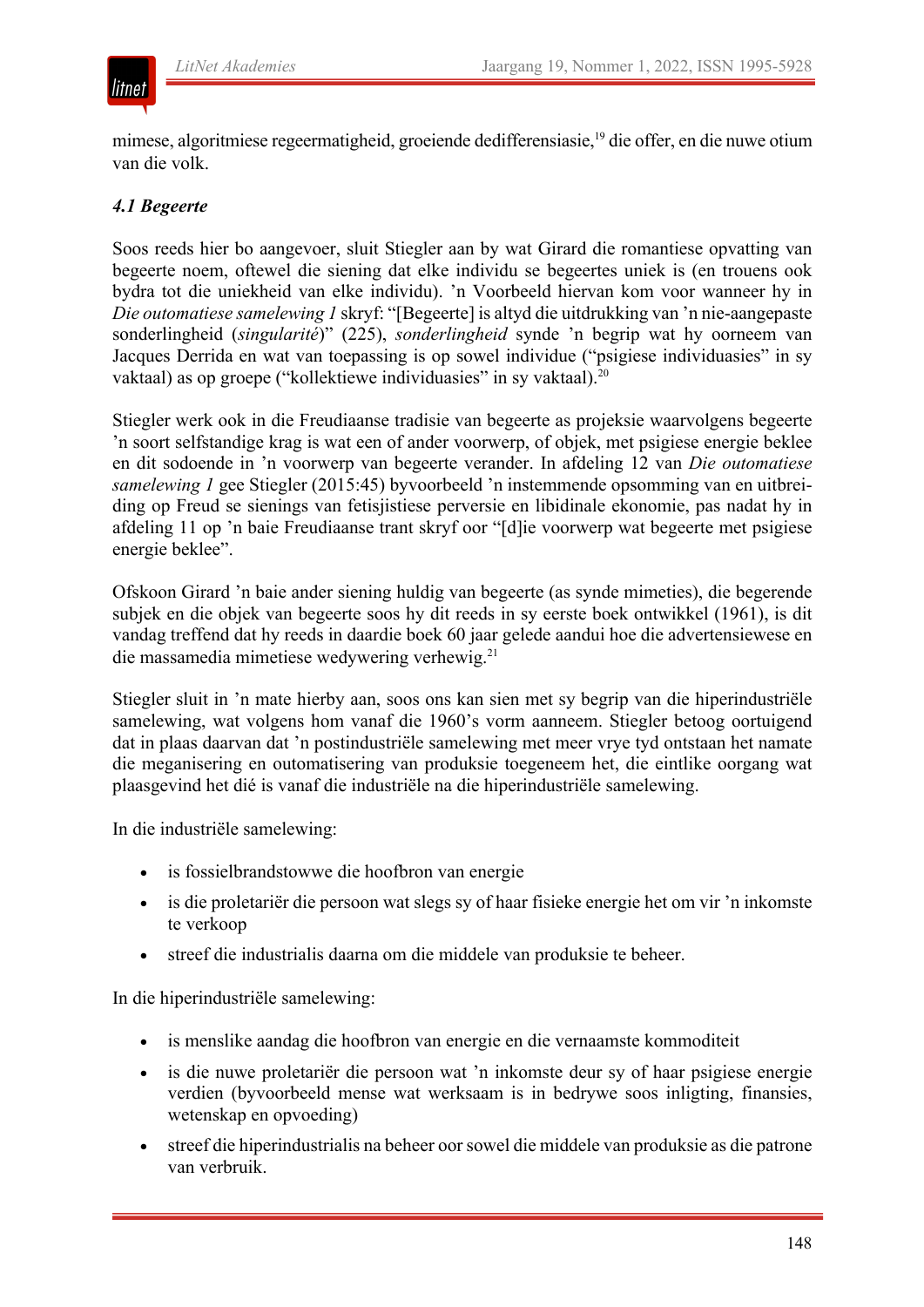

Die fabriek is die tipiese instelling waarmee die beheer oor produksiemiddele in die industriële samelewing nagejaag word, terwyl die mediakonglomeraat wat sy eie inhoud skep én dit deur sy eie kanale en op sy eie platforms versprei, 'n voorbeeld is van die instelling wat die beheer oor sowel produksiemiddele as verbruikspatrone najaag. In die hiperindustriële samelewing word menslike aandag in beslag geneem deur sogenaamde ontspanningsbedrywe soos sport en vermaak,<sup>22</sup> en dit gaan hand aan hand met wat ek die industrialisering van mimese noem – waarvan sogenaamde sosiale-media-beïnvloeders 'n voorbeeld is. Wat laasgenoemde betref, is dit altyd treffend en selfs tragikomies wanneer 'n sosiale-media-beïnvloeder, wat kennelik onbewus is van hoe hulle hul sogenaamde volgelinge by voorbaat in struktureel onoplosbare mimetiese wedywering dompel deur te spog met 'n leefstyl wat buite die bereik van die meeste van hul volgelinge is, daarby eindig om hul verrassing en gekwetstheid oor die sogenaamde haters onder hul volgelinge uit te spreek. In 'n Girardiaanse sin is dit 'n duidelike voorbeeld van die model wat die mimetiese mededinger word, weliswaar hier op 'n ongekende industriële skaal.

Stiegler is op sy beurt van mening dat van die spesifieke tegnieke wat vandag in sosiale media gebruik word in die industrialisering van mimese, naamlik sogenaamde personalisering (*personalisation*) en slim bemarking, nie in diens van die verbruiker staan nie, maar die verbruiker eerder in diens van die mark stel. Hy beskou hierdie tegnieke as so gevaarlik dat hy oordeel dit kan selfs tot die vernietiging van menslike begeerte as sodanig lei. So stel hy dit met verwysing na 'n baanbrekende artikel deur twee Belgiese tegnologienavorsers, Thomas Berns en Antoinette Rouvroy, wat hy uitvoerig in *Die outomatiese samelewing 1* bespreek:

Volgens IBM is personalisering (*la personnalisation*) en "slim bemarking" besig om "bemarking en die advertensiewese in 'dienste aan verbruikers' te verander". Berns en Rouvroy toon aan dat hierdie "dienste aan verbruikers" in werklikheid daarop neerkom om "die begeertes van individue by [mark]aanbod aan te pas" […]

Dog, pleks daarvan om van die aanpassing van begeertes by [mark]aanbod te praat, moet ons eerder praat van die vernietiging van begeertes deur die selfverwesenlikende antisipasies van alle soorte dranggebaseerde fantasieë (voyeurisme, ekshibisionisme, die mimetisme van konvensionele [kunsmatige] skares in die algemeen, en deur die profilering wat dit alles voorafgaan […]). (2015:225)

Om hierdie risiko's met betrekking tot die vernietiging van begeertes beter te verstaan, is dit nuttig om verder stil te staan by wat Stiegler oor mimese in die outomatiese samelewing te sê het. Hiermee sal dit hopelik ook duidelik word watter gevare die outomatisering van mimese vir die mensdom inhou.

#### *4.2 Mimese*

Vir die doeleindes van hierdie artikel is dit belangrik om te verstaan dat 'n kritieke drumpel vanuit 'n Girardiaanse gesigspunt oorgesteek word wanneer mimese geïndustrialiseer en geoutomatiseer word. In Girardiaanse taal kan dit beskryf word as die industriële vermenigvuldiging en geteikende aanbieding van modelle aan elkeen van ons, veral deur sogenaamde sosiale netwerke en platforms met behulp van grootdata, algoritmes en persoonlike profilering. Anders gestel, 'n beslissende drumpel word oorgesteek wanneer die modelle wat individue naboots, nie meer grootliks deur instellings en sosiale verhoudings bemiddel word nie, maar kunsmatig deur sosiale media en algoritmes geskep en gemanipuleer word – 'n verskynsel wat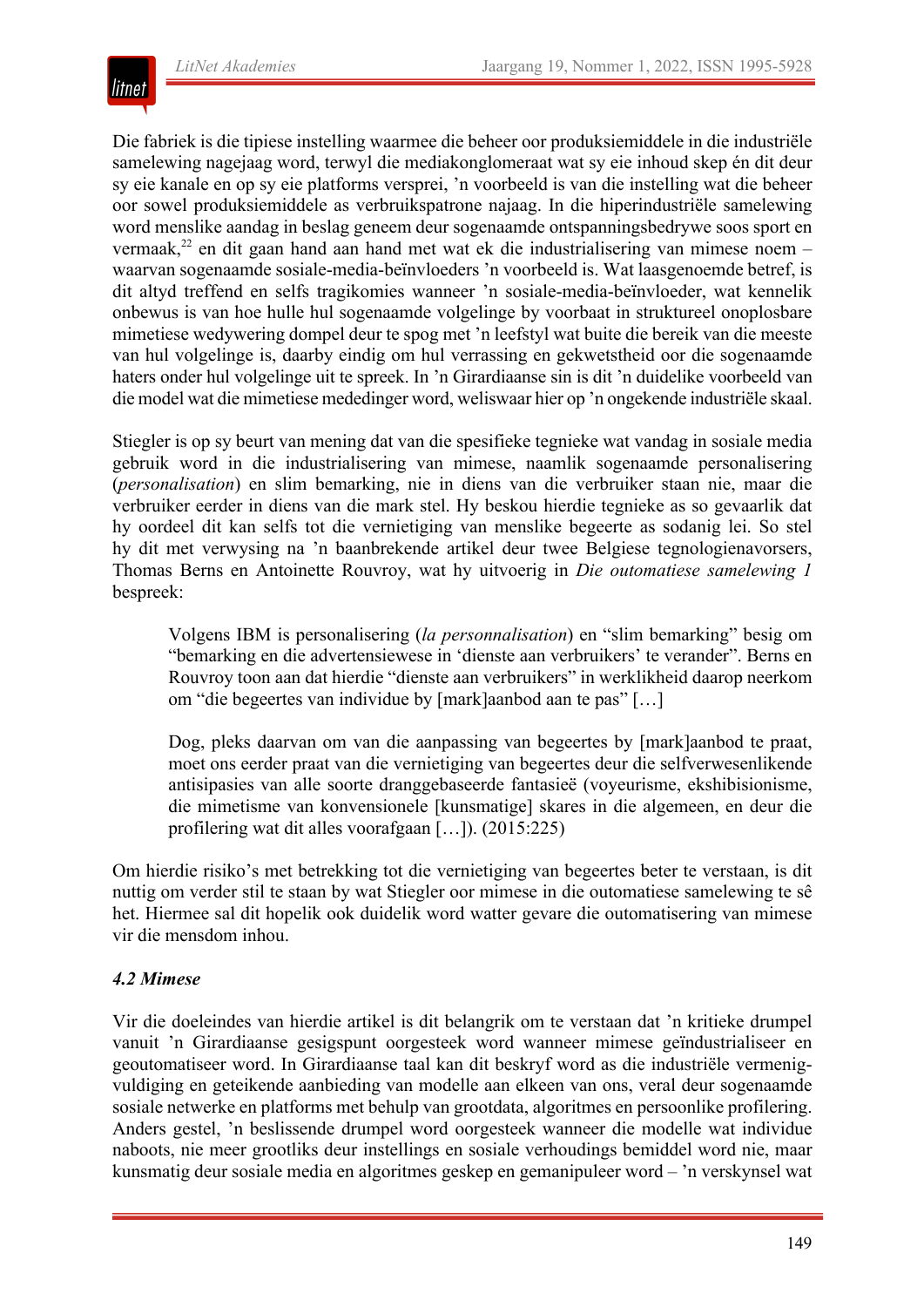

as die netwerkeffek bekendstaan, en wat 'n kernaspek vorm van wat ek industriële mimese noem. Volgens Stiegler lei dit tot geoutomatiseerde kuddegedrag:

In die outomatiese samelewing kanaliseer digitale netwerke wat as "sosiale netwerke" bekendstaan [gedrags-]uitdrukkings deur dit te onderwerp aan voorgeskrewe protokolle waarvoor psigiese individue buig omdat hulle daartoe aangetrek word deur wat as die *netwerkeffek* bekendstaan, en wat tesame met *sosiale netwerking* 'n *geoutomatiseerde kudde-effek* word, wat hoogs mimeties is. So ontstaan 'n nuwe vorm van die *konvensionele [kunsmatige] skare*, in die sin waarin Freud hierdie uitdrukking gebruik het. (2015:72; Stiegler se beklemtoning)

Dit bring ons by nog 'n wesenskenmerk van industriële mimese, naamlik dat dit geskied op 'n baie meer onmiddellike (onbemiddelde) wyse as enige vroeëre vorm van mimese in die menslike geskiedenis. Girard het die immer onmiddelliker vorme van mimese beskryf met verwysing na die oorgang vanaf die eksterne bemiddeling kenmerkend van die voormoderne samelewing na wat hy beskou as dit wat die moderniteit self grondves – interne bemiddeling, wat volgens Girard in sy radikaalste vorm uitgebeeld is deur Dostojewski in sy *Notas van die ondergrond*. By gebrek aan 'n beter term vir wat ons sien met industriële mimese kan ek bloot aan die hand doen dat dit beskryf word as *totale, onmiddellike industriële bemiddeling* waar algoritmies geoeste herinneringe van gepersonaliseerde modelle aan mense aangebied word op basis van gebruikersprofilering en dreig om individuele menslike bewussyn en gedrag volledig te bepaal. Dit is waarom Stiegler aanvoer dat "dit sodoende moontlik word om die lede van 'n netwerk *een vir een te afstandbeheer* – dit staan bekend as sogenaamde 'personalisering' – terwyl hulle onderwerp word aan ongekende 'virale, mimetiese prosesse'" (2015:76, sy beklemtoning). Uit 'n Girardiaanse gesigspunt is *viraal* hier die sleutelterm, omdat dit verwys na wat beskryf kan word as industrieel geskepte mimetiese aansteking (*contagion*) <sup>23</sup> waarteen redelike argumente en wetenskaplike feite magteloos is, soos wat die wêreldwye, snelgroeiende politieke stamgedrag en die meer onlangse verskynsel van sogenaamde anti-inenters duidelik demonstreer.<sup>24</sup>

Om geïndustrialiseerde mimese beter te begryp word vervolgens stilgestaan by die derde van die ses begrippe onder bespreking in hierdie afdeling, naamlik Berns en Rouvroy se begrip van algoritmiese regeermatigheid (Fr. *gouvernementalité*), wat Stiegler in *Die outomatiese samelewing 1* uitvoerig bespreek en verder ontwikkel.

#### *4.3 Algoritmiese regeermatigheid*

Berns en Rouvroy bou met hulle begrip van algoritmiese regeermatigheid voort op die Foucaultiaanse begrip van (staatkundige) regeermatigheid ten einde te omskryf hoe die oes van massiewe hoeveelhede data en die algoritmiese ontginning daarvan tans gebruik word om individuele en groepsgedrag in effek te regeer. Waar statistiek in die moderne staat as onderdeel van (staatkundige) regeermatigheid gebruik is om *vir die toekoms te beplan*, word data in algoritmiese regeermatigheid deur reuse-privaat korporasies gebruik *om die toekoms te skep* deur die bepaling van individuele en groepsgedrag. Stiegler spel die implikasies hiervan uit, naamlik dat individue en groepe se selfstandige optrede in so 'n mate deur algoritmes ondermyn word, dat die klem nie meer val op dit wat moontlik is nie, maar op dit wat waarskynlik is; met die gepaardgaande implikasie dat die openbare toenemend deur die private bepaal word: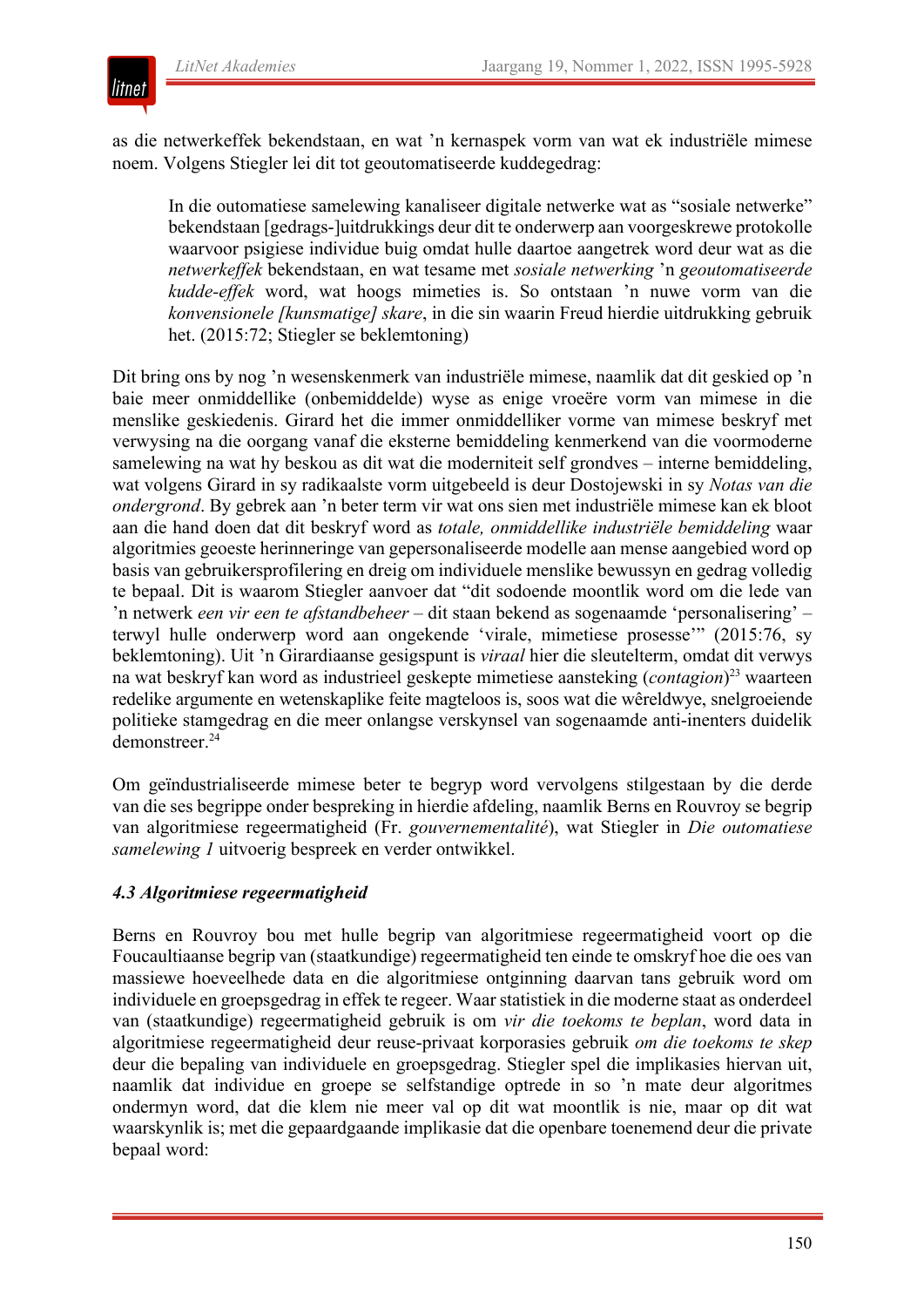

Hierdie *vooruit affektering* [van moontlike gedrag] […] affekteer alle "uitvoerende vermoë" as die *outomatiese produksie van die moontlike tot die waarskynlike verskraal*. Dit berus op die "oorgang vanaf statistiese regering na algoritmiese regering", wat ook neerkom op die oorgang vanaf die *openbare regeermatigheid van die staat* […] na *regeermatigheid as regering deur veralgemeende privatisering*. Laasgenoemde is die vernietiging van die "privaat lewe" eweseer as van die openbare ding [*res publica*] deur 'n "sieklik vergrote (*hypertrophié*) privaat sfeer". (2015:193–4; sy beklemtoning)

Is daar vandag 'n beter manier om die verlies van menslike vryheid te beskryf as die verskraling van die moontlike tot die waarskynlike? Dit is moontlik selfs 'n gevaarliker vorm van totalitarisme as dié wat voorgekom het in Nazi-Duitsland en die Sowjetunie: Waar die belang van die staat in daardie politieke stelsels per definisie alle individuele belange aan sigself onderwerp het, is die manipulasie te midde van algoritmiese regeermatigheid veel sluwer en gevaarliker, omdat die begrip *individuele vryheid* ingespan word in 'n proses van totale, onmiddellike industriële bemiddeling om menslike gedrag te bepaal, en die uitkoms hiervan skyn ewe dreigend én onvoorspelbaar as Rusland in 1917 of Duitsland in 1933 te wees. In 'n wêreld waar die outomatisering van bemiddeling aan die orde van die dag is, bly daar min ruimte vir wat Girard positiewe mimese<sup>25</sup> noem, of vir wat Alasdair MacIntyre die bemiddelende werking van 'n lewende tradisie noem.26

Stiegler haal Berns en Rouvroy instemmend aan om te betoog dat bostaande neerkom op die "kolonisering van die openbare ruimte deur 'n sieklike vergrote privaat sfeer", wat lei tot die "verdwyning van die gemeenskaplike belewenis" (2015:107–8). Vir die doeleindes van hierdie artikel moet gevra word of dit 'n wonder is dat die openbare sfeer vandag in so 'n haglike toestand verkeer – met al die gepaardgaande bedreigings wat dit vir sosiopolitieke stabiliteit inhou. In hierdie verband moet besondere aandag geskenk word aan die medium wat tans by verre die grootste uitwerking op die openbare ruimte het, naamlik die internet, wat feitlik geheel en al gekoloniseer is deur algoritmies gebaseerde soekenjins wat mense gebruik onder die illusie dat hulle besig is met 'n selfstandige ondersoek na inligting, en wat daartoe lei dat selfs sogenaamd ingeligte mense in 'n openbare debat oor entstowwe of ivermektien verwys na 'n publikasie in 'n "wetenskaplike" tydskrif – tot 'n werklike deskundige op die gebied daarop moet wys dat die betrokke tydskrif nie werklik gesaghebbend is nie.

Stiegler wys in aansluiting by Berns en Rouvroy op 'n volgende ernstige implikasie van algoritmiese regeermatigheid, naamlik dat dit weens die regstreekse, onbemiddelde aanspraak wat dit op individue maak, die tradisionele bemiddelende instellings en openbare debat wat so eie aan die demokratiese bestel is, ondermyn en besluitneming aan algoritmiese berekening oorhandig:

Algoritmiese regering is outomatiese regering wat voorgee dat dit op stuuroutomaat kan funksioneer, oftewel sonder loodse of denke […] [Dit] "doen weg met instellings en openbare debat […]" Kortom, dit vestig 'n outomatiese samelewing – waarin 'n rekenmatige (*computationelle*), tegnologiese performatiwiteit ontwikkel word wat self *sogenaamd heeltemal geoutonomiseer is*. (2015:208; sy beklemtoning)

Vir die Kantiaan wat Stiegler op eiesoortige wyse is, is dit 'n volkome ramp, omdat die fakulteite van die rede, waarvan hy in *Tegniek en tyd 3* aantoon dat dit deur die boekdrukkuns medebegrond word, tans volkome ekstern tot die menslike bewussyn is – besluitnemingsprosesse is toenemend gemeganiseer en geoutomatiseer buite die menslike bewussyn. En so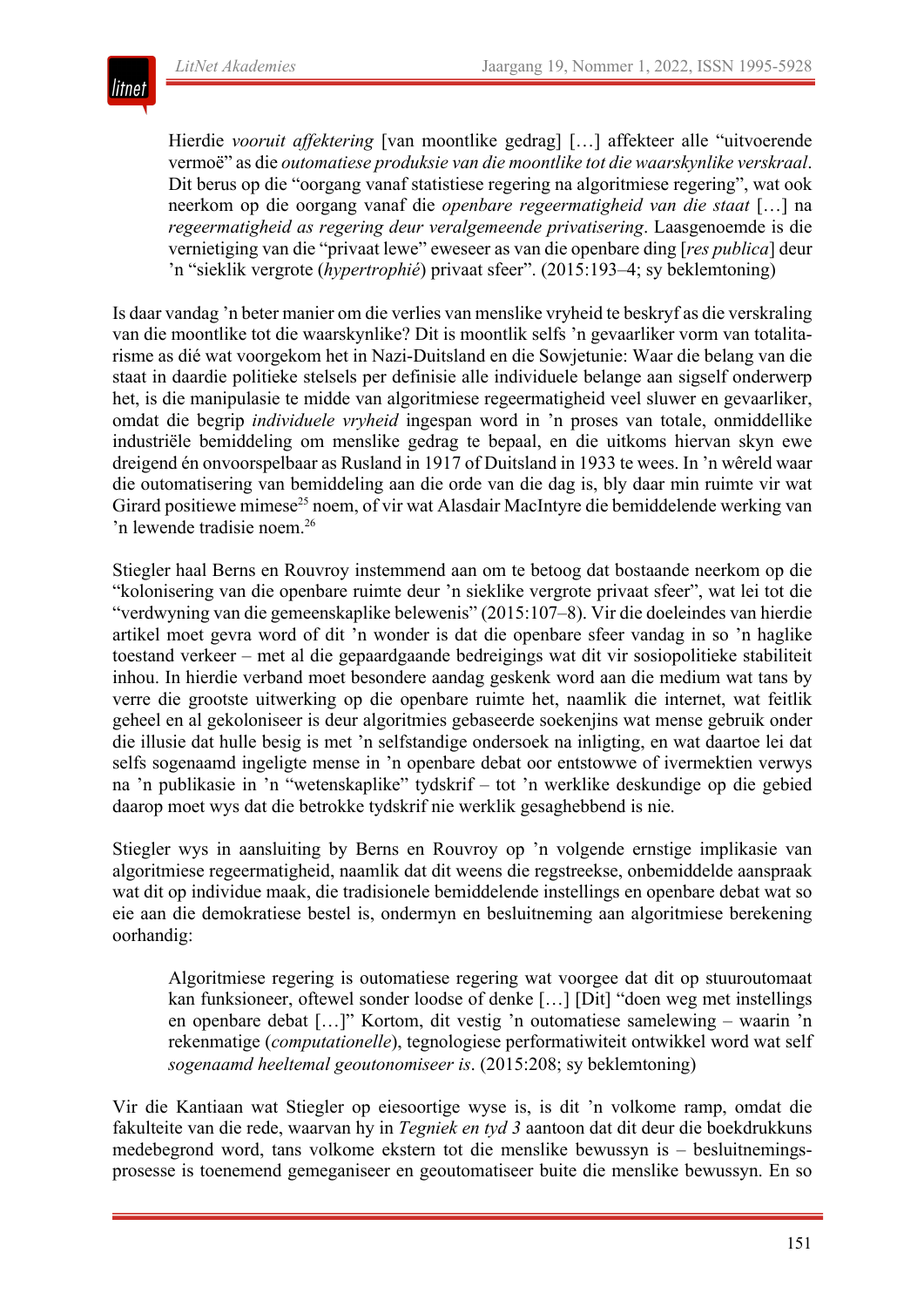

sal dit bly tensy 'n nuwe geslaagde openbare toe-eiening van eietydse geheuetegnologieë met 'n nuwe otium van die volk verwesenlik word. Dog die verwesenliking van so 'n nuwe otium word volgens Stiegler tans stelselmatig verhinder deur 'n groeiende verlies aan differensiasie, wat vervolgens aan die orde gestel word.

#### *4.4 Toenemende dedifferensiasie*

Soos reeds vroeër vermeld is, voer Girard aan dat eendersheid eerder as andersheid die wortel van konflik is, soos dit volgens hom gesien kan word wanneer kultureel bemiddelde verskille in 'n sosiale groep vervaag en aanleiding gee tot wat hy 'n mimetiese krisis noem, wat vervolgens lei tot sondebokmakery en 'n kollektiewe moord. Hierdie vervaging van verskille noem hy dedifferensiasie. In sy laaste groot boek, *Battling to the end*, besin Girard uitvoerig oor hoe hernude dedifferensiasie in ons tyd lei tot hernude sondebokmakery, geweld en 'n verskerpte apokaliptiese tydsgees. Gegewe dit waardeur die wêreld sedert die begin van 2020 weens die COVID-19-pandemie is, is dit die moeite werd om weer hier te verwys na wat Girard in daardie boek in 2007 aan Benoît Chantre sê:

Die terreuroorloë en ander pandemies wat ons bedreig, kan ons dus inderdaad herinner aan die plaag van Thebes. Die dodelike aard van die HN51-voëlgriepvirus, 'n gemuteerde virus wat honderde kalkoene binne slegs enkele ure kan doodmaak, versprei natuurlik weens voëlmigrasie maar veral weens lugstrome. Hierdie pandemie wat binne die bestek van 'n paar dae honderde duisende sterftes kan veroorsaak, is 'n verskynsel tipies van die dedifferensiasie wat vandag wêreldwyd voltrek word. Ons kan dit hokslaan met entstowwe, solank ons *dit deel* en nie beperk tot ryk volke nie, gegewe hoe poreus landsgrense en trouens alle verskille geword het. (63–4; sy beklemtoning)

Stiegler verskaf 'n waardevolle bykomende insig in die oorsake van eietydse dedifferensiasie, wat hy beskou as 'n newe-effek van industriële standaardisering, en wat hy in die volgende aanhaling beskryf as die vernietiging van verskille (Fr. *différences*):

*[I]ndustriële standaardisering* lei skynbaar die eietydse Antroposeen na die moontlikheid van die vernietiging van die lewe as die ontluiking en vermenigvuldiging van verskille – as die biodiversiteit, sosiodiversiteit ("kulturele diversiteit") en psigodiversiteit van sonderlinghede *by verstek* voortgebring as psigiese sowel as kollektiewe individuasies. (2015:31; sy beklemtoning).

Dit kan in die lig van hierdie takserings deur Girard en Stiegler gevra word of die dedifferensiasieprosesse wat reeds voor die huidige pandemie aan die gang was, nie aansienlik versnel is deur die mensdom se tydelike verlies aan sosiale kontak en ons gedwonge afhanklikheid van digitale platforms in ons grendelstate nie. Is dit nie wat uitgespeel het in die bestorming van die Washingtonse Kapitool op 6 Januarie 2021, entstofnasionalisme én -neokolonialisme, en die maatskaplike verdelings wat deur fopnuus en disinformasie verdiep is nie? Hoe dit ook al sy – soos vervolgens uitgewys word, was sowel Girard as Stiegler bedag op die noodsaak om weerstand teen hierdie bedreigings te bied. Vir Stiegler neem hierdie weerstand die vorm aan van die stryd om 'n nuwe otium van die volk te vestig.

Vervolgens word kortliks stilgestaan by hoe Stiegler hierdie begrip verder verfyn in *Die outomatiese samelewing 1*, en word simpatieke dog kritiese oorweging wat ek elders (Rossouw 2015b) aan die begrip geskenk het, hier ook aangevul vanuit 'n Girardiaanse gesigspunt.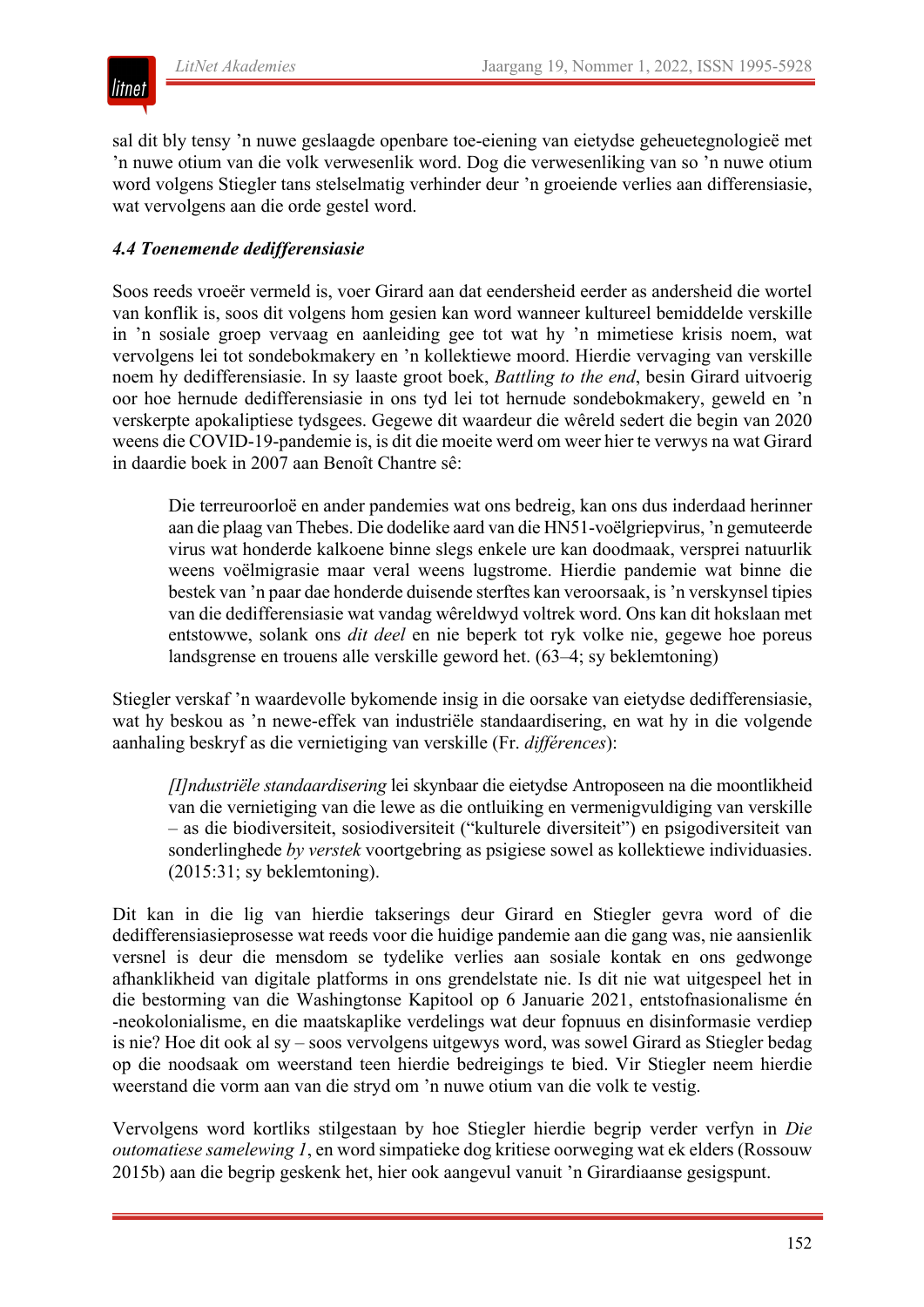

#### *4.5 Offer, sakrament en die nuwe otium van die volk*

Girard het met sy laaste apokaliptiese besinnings in *Battling to the end* vertroosting geput uit sy Christelike oortuigings, wat hom egter geensins tot 'n défaitistiese standpunt gelei het nie. Inteendeel, in die inleiding tot die boek skryf hy met betrekking tot ons apokaliptiese tyd:

Nooi Christus self ons nie uit om "behoedsaam soos slange te wees" nie? Ons is dus meer as ooit in 'n oorlog gewikkel, in 'n tydvak waar oorlog self nie meer voorkom nie. Ons moet 'n soort geweld beveg wat deur niks meer beperk of beheer word nie. Maar gestel die oorwinning is nie die belangrikste is nie? Gestel die stryd is self meer werd is as die oorwinning? (2007:22)

Stiegler verklaar op soortgelyke trant in *Die outomatiese samelewing 1* dat 'n groot stryd gevoer sal moet word indien 'n nuwe otium van die volk in die vorm van die Negantroposeen gevestig moet word, maar dit is eweneens vir hom geen rede om oor te gee aan die eietydse kragte van dedifferensiasie nie.

My opmerkings oor Stiegler se siening van die nuwe otium van die volk beperk ek hier tot drie kort punte om aan te toon hoe Stiegler onderskeidelik Girardiaanse, Christelike en Romantiese elemente in hierdie ideaal vermeng – elemente wat te uiteenlopend is om behoorlik saam te hang.

Die Girardiaanse element kan geïllustreer word met betrekking tot 'n baie kort, kriptiese opmerking van Stiegler oor die offerande. In 'n lang bespreking van die rol van drome in wetenskap en kunsskepping, asook die noodsaak om nuut te droom ten einde die nuwe otium van die volk te verwerklik, skryf hy:

Dog, vir dit om moontlik te wees, en wanneer dit gaan om noëtiese siele, dit wil sê psigiese en kollektiewe individuasie, is dit nodig dat hierdie [Blanchotiaanse] asimmetriese werklikhede 'n "gebrek (*défaut*) aan gemeenskap" en 'n *grondliggende oortreding*, 'n primordiale *delinquere* met mekaar gemeen het – waarvan elke vorm van offerande 'n spookagtige terugkeer (*revenance*) is wat poog om dit kwasikousaal in 'n belofte te verander. (2015:218; sy beklemtoning)

In 'n voetnota meld Stiegler dat hierdie beskrywing van elke vorm van offerande as 'n spookagtige terugkeer gegee word met verwysing na Gerald Moore se *Politics of the gift*. *Exchanges in poststructuralism* (2011). Vir die doeleindes van hierdie artikel kan aan die hand gedoen word dat Stiegler "elke vorm van offerande" verbind met wat hy vanaf baie vroeg in sy werk "die gebrek wat moet" (*le défaut qu'il faut*) noem, naamlik die gebrek wat ons mense konstitusioneel het, en wat ons altyd weer te bowe moet kom met die tegniek as prostese, en wat ons nooit moet probeer permanent wegwerk nie – byvoorbeeld in die vorm "van die sistemiese, stelselmatige en outomatiese 'ontduiking' van 'mislukking of afwyking' deur algoritmiese regeermatigheid" (Berns en Rouvroy, aangehaal in Stiegler 2015:218), wat deur Joanna Kavenna opgestuur word in haar roman *Zed* (2019).

Stiegler brei hierop uit in navolging van Georges Bataille se opvatting van die offerande wanneer Stiegler verwys na Bataille se "sogenaamde onproduktiewe bestedings, wat altyd verhou met die offerande, dit wil sê met die 'produksie van heilige dinge […] begrond in 'n proses van verlies'" (2015:429). Hierby voeg hy die volgende opmerking: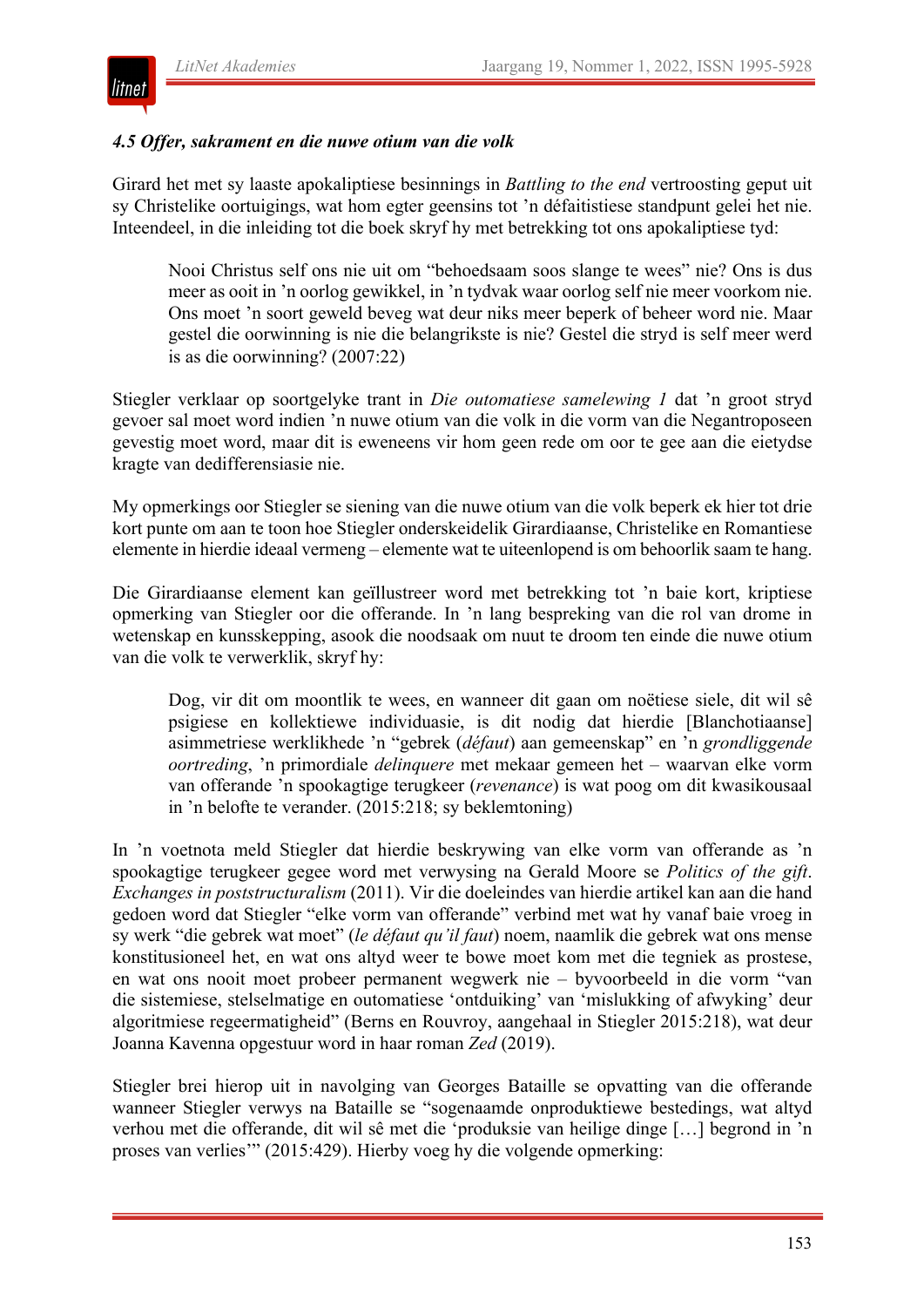

Laat ons vir die oomblik sê *elke verlies offer, sakraliseer en heilig 'n gebrek van die syn ouer as die syn self* […] Dit is in die *gang van hierdie primordiale gebrekkigheid* dat die noëtiese tussenpose (*intermittence*) beslag kry […]. (2015:429; sy beklemtoning)

Ek keer binnekort terug na die begrip van die tussenpose, maar vir nou merk ek net op dat Stiegler menslike onvoltooidheid en verlies skynbaar beskou as oorsprong van die offerande, wat op sy beurt skynbaar haaks staan op Girard se beskouing van die offerande as die ritualistiese herhaling van die oorspronklike kollektiewe moord ten einde die bedreiging van 'n hernude mimetiese krisis te bekamp – tensy die oorspronklike kollektiewe moord begryp word as 'n "proses van verlies" wat "die produksie van heilige dinge" begrond, en wat vermoedelik sowel die antieke gode as ritualistiese voorwerpe insluit.

Wat betref die Katolieke element van Stiegler se nuwe otium, waarna reeds vroeër verwys is met betrekking tot die Middeleeuse Latyns-Christelike otium wat hy voorhou as 'n vroeëre voorbeeld van die suksesvolle openbare toe-eiening van die heersende geheuetegnologie, verwys Stiegler (vermoedelik) in *Die outomatiese samelewing 1* na Franse Katolieke se voorspraak vir 'n gesinstoelaag om ouers met die opvoeding van hulle kinders te ondersteun en skryf hy sulke Christene "verstaan […] vanuit die sakramente dat die wesenlike, die onskatbare, altyd van bo die mark af kom" (2015:378). Anders gestel, terwyl hy alle offerandes beskou as op een of ander manier verbandhoudend met verlies en menslike onvoltooidheid wat altyd weer gekultiveer moet word, beskou hy Katolieke sakramente hier as sou dit heenwys na 'n waarde bo dié van die mark. Vir Stiegler is dit juis die soort waarde wat die nuwe otium van die volk as die Negantroposeen moet kweek.

Wat die Romantiese element van hierdie nuwe otium betref, is dit te vinde in *Die outomatiese samelewing 1* se aandrang op deoutomatisering en noëtiese onderbreking en dagdromery as voortsetting van Stiegler se geloof in die kuns as bron van maatskaplike redding, 'n idee waarvan ek elders aangevoer het dat die wortels so ver terugstrek as in die Romantiese denker Friedrich Schiller se *Letters on the aesthetic education of man* (1794).<sup>27</sup> In *Die outomatiese samelewing 1* ontleen Stiegler sy pleidooi vir die reg op onderbreking of tussenpose in die Negantroposeen aan die Franse wetlike erkenning in 1936 van die sogenaamde *intermittents du spectacle*, oftewel los werkers in die Franse teater- en vermaaklikheidsbedryf wat deur 'n staatstoelaag ondersteun word wanneer hulle nie op 'n gegewe tydstip inkomste verdien uit werk aan 'n produksie nie. In *Die outomatiese samelewing 1* betoog hy op dieselfde trant vir 'n sogenaamde kuns van hiperbeheer, oftewel 'n soort kuns wat die huidige neigings tot maatskaplike hiperbeheer in die outomatiese samelewing kan teenwerk.28

Tot hier is gepoog om op vergelykende basis aan die hand van die denke van Girard en Stiegler met verwysing na begeerte, mimese, algoritmiese regeermatigheid en toenemende dedifferensiasie aan te toon watter bedreiging outomatisering in veral die vorm van geïndustrialiseerde mimese vir die mensdom inhou, en is laastens kortliks stilgestaan by albei denkers se oproep om weerstand teen hierdie bedreigings, besonderlik Stiegler se pleidooi vir 'n nuwe otium van die volk. In die gevolgtrekking hier onder sluit ek af met vier kort opmerkings oor Girard, Stiegler, en geïndustrialiseerde mimese waarin ek my voorbehoude oor die nuwe otium van die volk verder toelig en probeer ondervang met kontemplatiewe praktyke as bron van weerstand – weliswaar gekwalifiseer deur aansluiting by Girard se apokaliptiek te vind.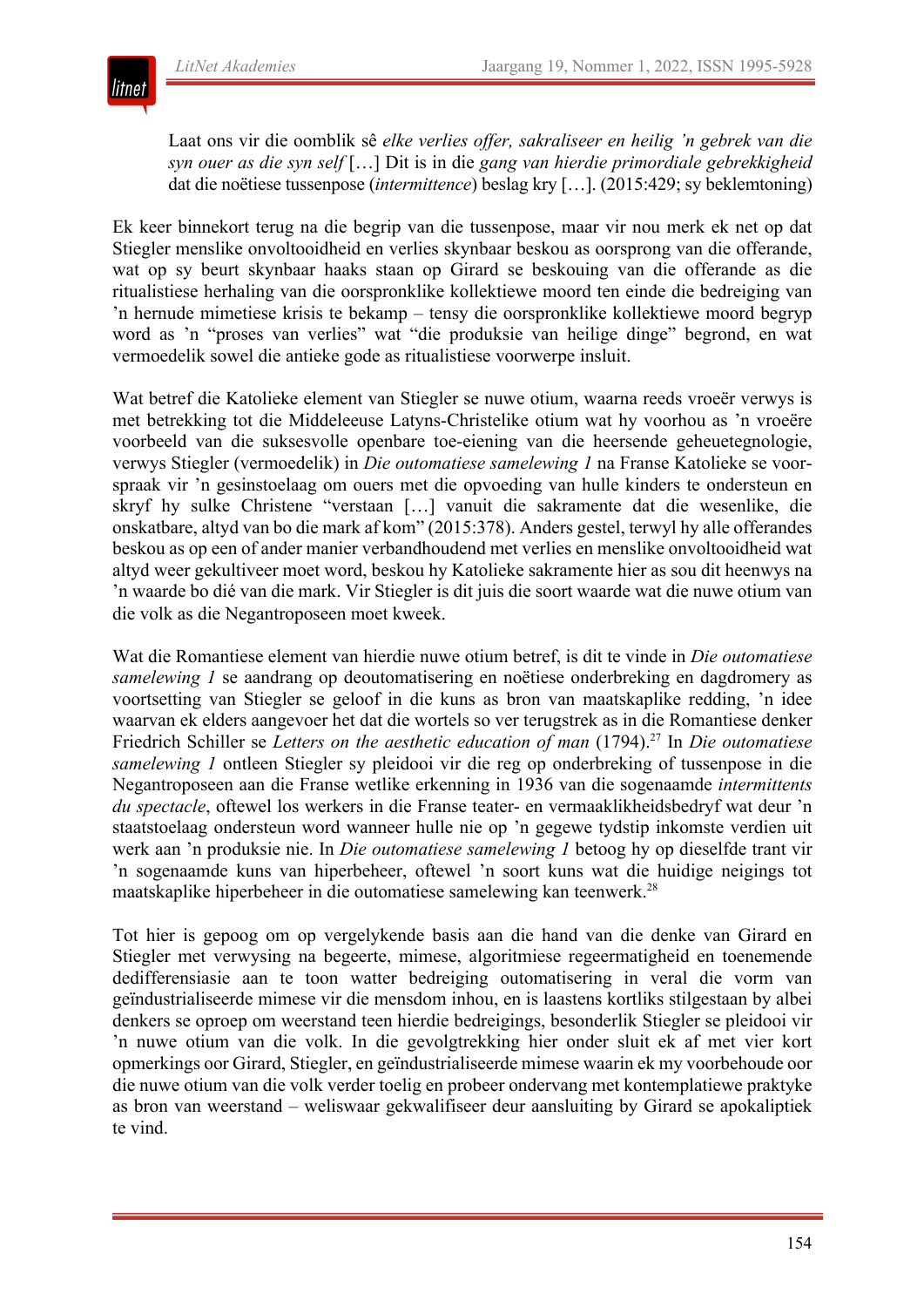

#### **5. Gevolgtrekking**

In die eerste plek lyk dit asof Stiegler 'n oortuigende saak daarvoor uitmaak dat eietydse neigings van outomatisering en die kommersiële aanwending van algoritmes neerkom op 'n industrialisering van mimese wat mimese nie slegs stroop van sy nut vir menslike kulturele evolusie nie, maar dit ook aktief en stelselmatig verander in 'n kragtige bron van dedifferensiasie met gepaardgaande nuwe vorme van sondebokmakery, maatskaplike ontbinding en 'n toename in geweld.

Tweedens, en in aansluiting by kritiek op Stiegler wat ek elders ontwikkel het,<sup>29</sup> het ek ernstige voorbehoude oor 'n nuwe otium van die volk waarvan die uitvinding en ontdekking van nuwe kennis die vernaamste ideaal is. Die menslike begeerte na nuwe kennis is 'n durende verskynsel, maar soos verskeie voormoderne tradisies aanvoer, word hierdie begeerte op sy beurt aangewakker deur 'n einddoel in diens waarvan kennisverwerwing staan – of hierdie einddoel nou die Platoniese goeie, die ware en die skone, Aristoteliese geluk (*eudaimonia*), Boeddhistiese Verligting, of gemeenskap met God is. In hierdie verband is ek van oordeel dat Stiegler steeds te verbind is tot die Kantiaanse sekulêre vorm van die otium soos hy dit deur Kant en die Frans-Duitse Verligting van die 18de eeu verteenwoordig sien, terwyl hy terselfdertyd as 'n Franse ateïs sekularisasie as 'n voldonge feit beskou en nie voldoende aandag skenk aan hoe die ouer geestelike ideale waarna ek pas verwys het, in die otia van die verlede rigtinggewend was en steeds ter sake mag wees nie.

In die verlenging hiervan, en as 'n derde slotopmerking, verwys ek hier na 'n 2018-artikel van die Katolieke filosofiese teoloog, Johannes Hoff, wat ook groot erns met Stiegler se werk maak. In sy artikel "The eclipse of sacramental realism in the Age of Reform: Re-thinking Luther's Gutenberg galaxy in a post-digital age" skryf hy:

In the "digital age" we had to cope with the emergence of social and economic inequalities caused by unequal access to (or unequal familiarity with) electronic information and communication technologies. In our present time, a new divide is about to emerge, one caused by a lack of the practical, ethical, emotional, and spiritual skills to implement digital technologies in our analogical life-world. Poorly designed technologies encourage the economic exploitation of our attention, undermine our cognitive self-confidence and creativity, and pollute our gift to be attuned to our never fully penetrable social and natural environment. Hence, a new divide emerges between those who are able to focus and direct their attention, and those who leave this task to the invisible hand of the market, globalised rankings, software agents, or the algorithms of the "church of google". (252)

Ek is dit roerend eens met Hoff dat die eintlike digitale skeidslyn wat ons moet bekommer nie *een van toegang is nie maar van toe-eiening*, oftewel nie die skeidslyn tussen diegene wat toegang tot die digitale het en diegene wat dit nie het nie, maar tussen diegene wat die nodige beheer oor hulle aandag het om nie deur hierdie tegnologieë deur middel van hulle aandag beheer te word nie, en diegene wat nie oor sodanige beheer oor hulle aandag beskik nie. Sodanige aandagbeheer spruit einde ten laaste uit antieke kontemplatiewe praktyke, of dit nou die geestelike oefeninge van die antieke Griekse en Romeinse filosowe soos beskryf deur Pierre Hadot is;<sup>30</sup> gebed, vas en die viering van die Ortodokse goddelike liturgie of die Katolieke/Anglikaanse Mis; vorme van meditasie, ens. Hiermee wil ek nie voorgee dat al hierdie praktyke ewe veel gewig dra nie, en as Ortodokse Christen het ek uiteraard 'n standpunt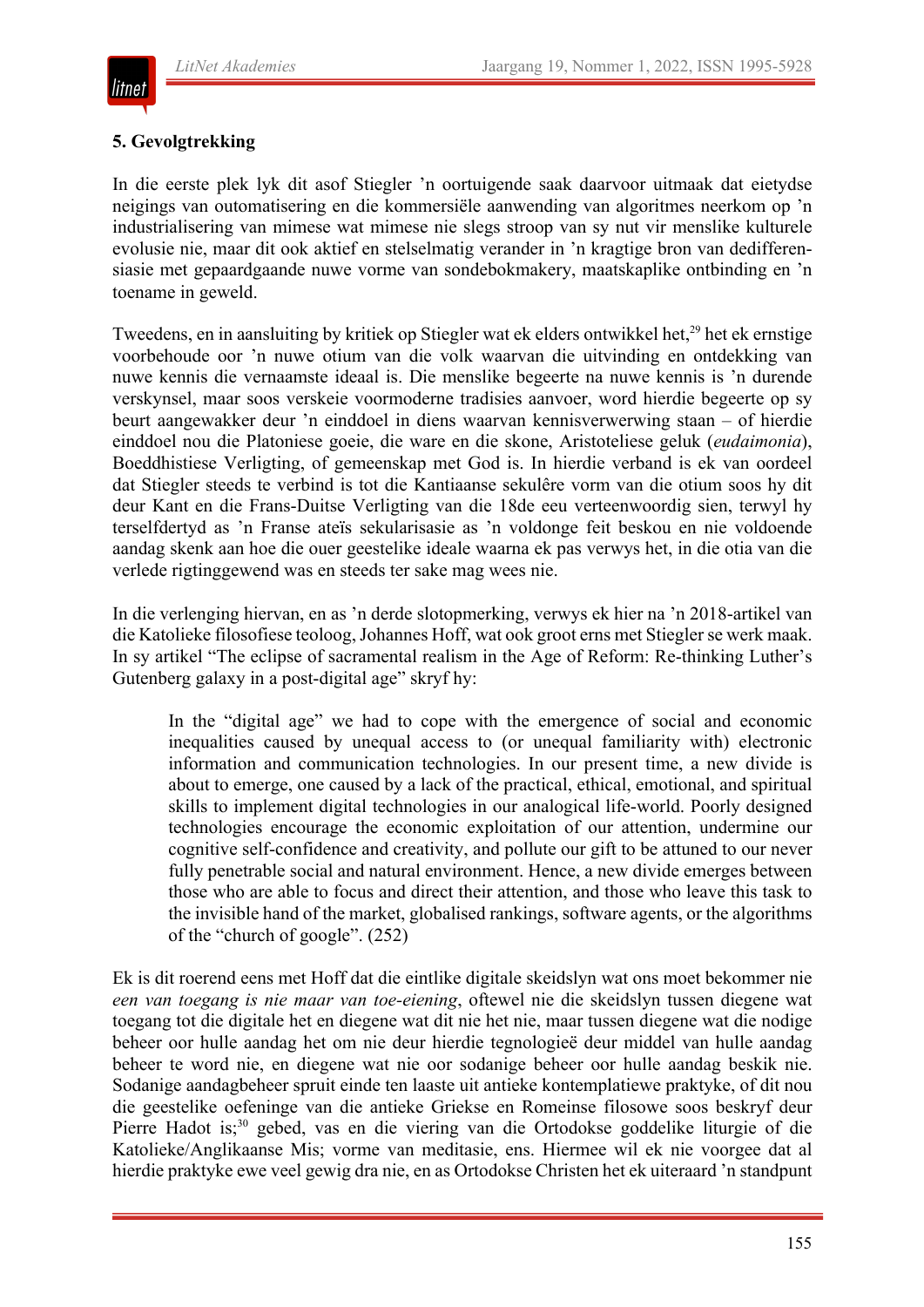

hieroor; my punt is bloot dat sodanige praktyke almal in diens staan van hoër ideale as bloot die ideaal van nuwe kennis.

My vierde en laaste opmerking is ietwat somber en moontlik in die verlenging van Girard se verklaring in *Battling to the end* dat die apokalips alreeds begin het; oftewel in aansluiting by Girard en Stiegler se ontleding van ons era soos in hierdie artikel behandel, en gegewe hoe ontsettend moeilik dit geword het in ons tydvak van geoutomatiseerde mimese en gedrag om mense so ver te kry om hierdie tradisies te verstaan en te beoefen, koester ek nie hoë verwagtinge dat hierdie tradisies die bedreigings wat geïndustrialiseerde mimese inhou, sal neutraliseer nie.

Dog hierdie tradisies bly menslik gesproke ons beste hoop – en des te meer rede waarom ek saamstem met Girard dat ons "'n soort geweld [moet] beveg wat deur niks meer beperk of beheer word nie. Maar gestel die oorwinning is nie die belangrikste nie? Gestel die stryd is self meer werd as die oorwinning?" (2007:22).

#### **Bibliografie**

Berns, T. en A. Rouvroy. 2013. Algorithmic governmentality and prospects of emancipation: Disparateness as a precondition for individuation through relationships? Uit die Frans vertaal deur E. Libbrecht. *Réseaux*, 177(1):163–96.

Girard, R. 1961 [2010-uitgawe.] *Mensonge romantique et vérité romanesque*. Parys: Librairie Arthème Fayard/Pluriel.

—. 1965. *Deceit, desire and the novel: Self and other in literary structure*. Uit die Frans vertaal deur Y. Freccero. Baltimore, Maryland: The Johns Hopkins University Press.

—. 2007 [2011-uitgawe.] *Achever Clausewitz en collaboration avec Benoît Chantre*. Parys: Flammarion.

—. 2010. *Battling to the end: Conversations with Benoît Chantre*. Uit die Frans vertaal deur M. Baker. East Lansing, Michigan: Michigan State University Press.

—. 2020. *Conversations with René Girard: Prophet of envy*. Saamgestel deur C.L. Haven. Londen: Bloomsbury Academic.

Hadot, P. 2002. *What is ancient philosophy?* Uit die Frans vertaal deur M. Chase. Cambridge, Massachusetts: The Belknap Press of Harvard University Press.

Haven, C. 2018. *Evolution of desire: A life of René Girard*. East Lansing, Michigan: Michigan State University Press.

Hoff, J. 2018. The eclipse of sacramental realism in the Age of Reform: Re-thinking Luther's Gutenberg galaxy in a post-digital age. *New Blackfriars*, 99:248–70.

Kavenna, J. 2019. *Zed*. Londen: Faber.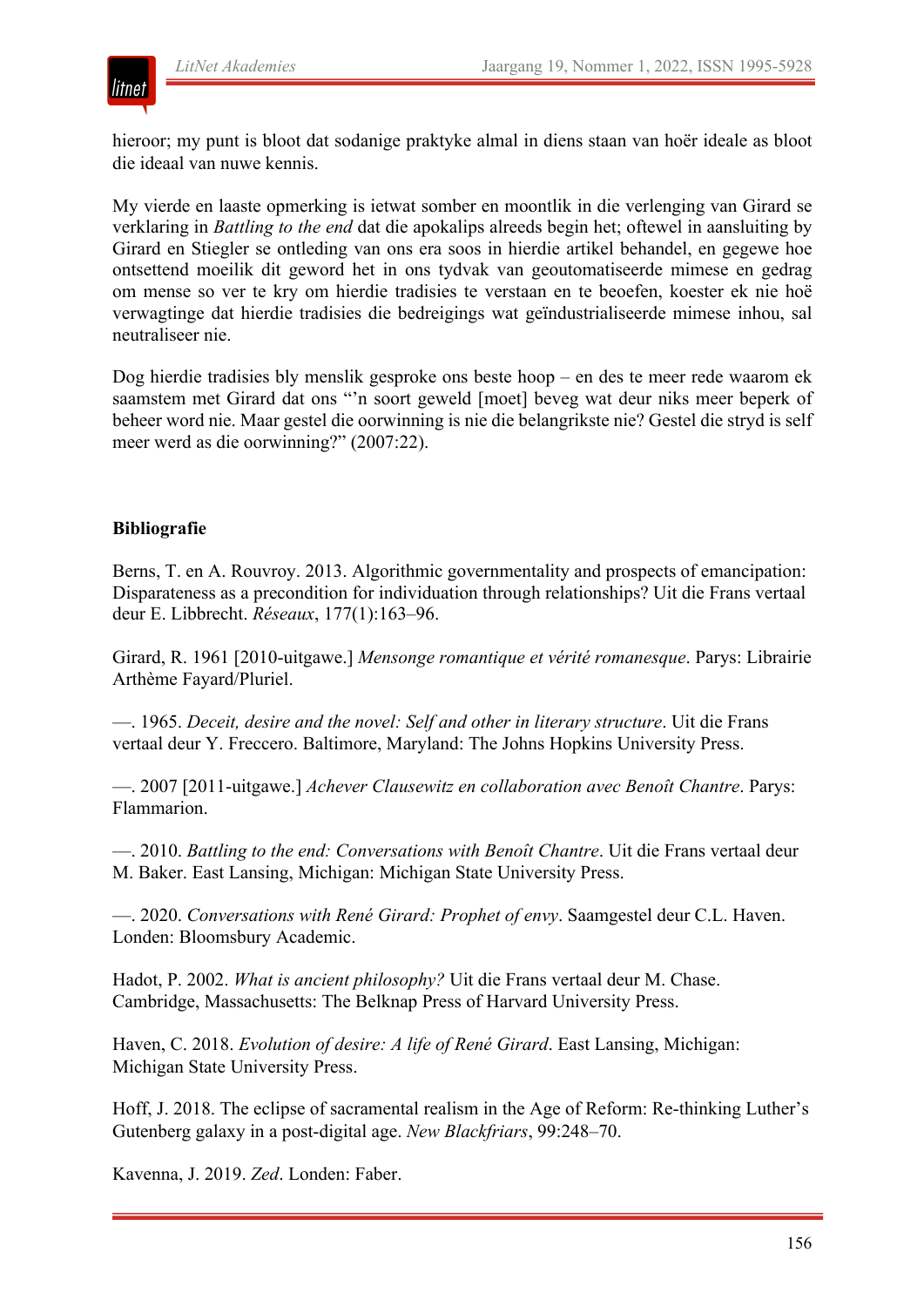

MacIntyre, A. 1988. *Whose justice? Which rationality?* Notre Dame, Indiana: University of Notre Dame Press.

Pickstock, C. 1997. *After writing. On the liturgical consummation of philosophy*. Oxford: Wiley-Blackwell.

Rossouw, J. 2013. Die tegniek as "die lewe geleef deur ander middele as die lewe self": Bernard Stiegler se tegnoantropologie. *LitNet Akademies*, 10(3):547–75. https://www.litnet.co.za/assets/pdf/joernaaluitgawe\_10\_3/10(3)\_GW\_Rossouw.pdf.

—. 2014. Bernard Stiegler se teologie van skrif en die disoriëntasie van Westerse moderniteit. *LitNet Akademies*, 11(3):854–95. https://www.litnet.co.za/assets//pdf/ joernaaluitgawe\_11\_3/GW\_13\_Stiegler\_se\_teologie\_van\_skrif\_en\_disorientasie\_van Westerse\_moderniteit\_Rossouw.pdf.

—. 2015a. Dis net 'n film: Bernard Stiegler se tegnoteologiese, rolprentmatige geloof. *LitNet Akademies*, 12(2):90–125. https://www.litnet.co.za/wp-content/uploads/2015/11/LitNet\_ Akademies\_12-2\_Rossouw\_90-125.pdf.

—. 2015b. Bernard Stiegler se esteteologie en die nuwe otium van die volk. *LitNet Akademies*, 12(3):176–210. https://www.litnet.co.za/wp-content/uploads/2015/12/LitNet\_ Akademies\_12-3\_JohannRossouw\_176-210.pdf.

—. 2020. The "Fourth Industrial Revolution": A case of South African techno-messianism. In Van den Berg (red.) 2020.

Sarkozy, N. 2004. *La République, les religions, l'espérance*. Parys: CERF.

Stiegler, B. 1994. *La technique et le temps 1. La faute d'Épiméthée*. Parys: Galilée.

—. 1996. *La technique et le temps 2. La désorientation*. Parys: Galilée.

—. 1998. *Technics and time, 1. The fault of Epimetheus*. Uit die Frans vertaal deur R. Beardsworth en G. Collins. Stanford, Kalifornië: Stanford University Press.

—. 2001. *La technique et le temps 3. Le temps du cinéma et la question du mal-être*. Parys: Galilée.

—. 2004. Versmoorde begeerte, of hoe die kultuurindustrie die individu vernietig: Bydrae tot 'n teorie van massaverbruik. Uit die Frans vertaal deur J. Rossouw. *Fragmente: Tydskrif vir Kultuurkritiek*, 12/13:29–46.

—. 2005. *De la misère symbolique: La* catastrophè *du sensible*. Parys: Galilée.

—. 2006. *Mécréance et Discrédit 2. Les sociétés incontrôlables d'individus désaffectés*. Parys: Galilée.

—. 2009. *Technics and time, 2. Disorientation*. Uit die Frans vertaal deur S. Barker. Stanford, Kalifornië: Stanford University Press.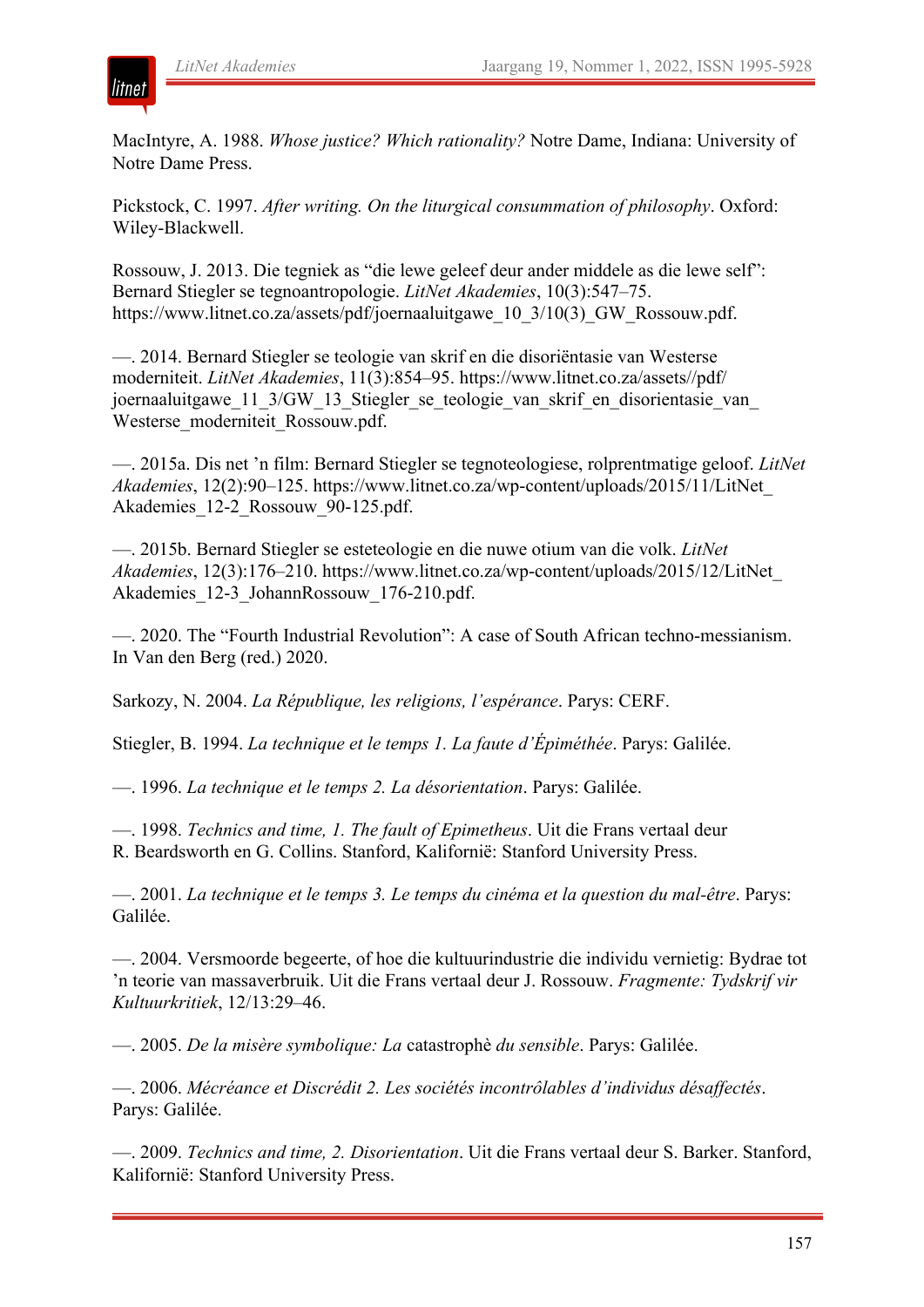litnet

—. 2010. *Ce qui fait que la vie vaut la peine d'être vécue: De la pharmacologie*. Parys: Flammarion.

—. 2011. *Technics and time, 3. Cinematic time and the question of malaise*. Uit die Frans vertaal deur S. Barker. Stanford, Kalifornië: Stanford University Press.

—. 2012. *Disbelief and discredit*, *Volume 2: Uncontrollable societies of disaffected individuals*. Uit die Frans vertaal deur D. Ross. Londen: Polity.

—. 2013. *What makes life worth living: On pharmacology*. Uit die Frans vertaal deur D. Ross. Londen: Polity.

—. 2013. *Pharmacologie du Front National, suivi du Vocabulaire d'Ars Industrialis par Victor Petit*. Parys: Flammarion.

—. 2015a. *La sociéte automatique 1. L'Avenir du travail*. Parys: Fayard.

—. 2015b. *Symbolic misery*, *Volume 2: The* katastrophé *of the sensible*. Uit die Frans vertaal deur D. Ross. Londen: Polity.

—. 2016a. *Automatic society*, *Volume 1: The future of work*. Uit die Frans vertaal deur D. Ross. Londen: Polity.

—. 2016b. *Dans la disruption: Comment ne pas devenir fou ?* Parys: Les Liens Qui Libèrent.

—. 2019. *The age of disruption: Technology and madness in computational capitalism*. Uit die Frans vertaal deur D. Ross. Londen: Polity.

—. 2020. *Qu'appelle-t-on panser? 2. La leçon de Greta Thunberg*. Parys: Les Liens Qui Libèrent.

Van den Berg, J.A. (red.). 2020.*Engaging the Fourth Industrial Revolution: Perspectives from theology, philosophy and education*. Bloemfontein: SUN Media.

Virilio, P. 1998. *La bombe informatique*. Parys: Galilée.

—. 2000 [2005-uitgawe.]. *The information bomb*. Uit die Frans vertaal deur Chris Turner. Londen: Verso.

#### **Eindnotas**

<sup>1</sup> Hierdie artikel is 'n verwerking van 'n hoofreferaat wat op 10 Julie 2021 gelewer is op uitnodiging van die organiseerders van die Colloquium on Violence & Religion (COV&R), aanlyn aangebied deur Purdue-universiteit, Indiana, VSA, van 7 tot 10 Julie.

<sup>2</sup> COV&R het sy eerste jaarkongres in 1990 gehou. Die vereniging is op die been gebring deur oudstudente en gespreksgenote van René Girard (1923–2015), grondlegger van die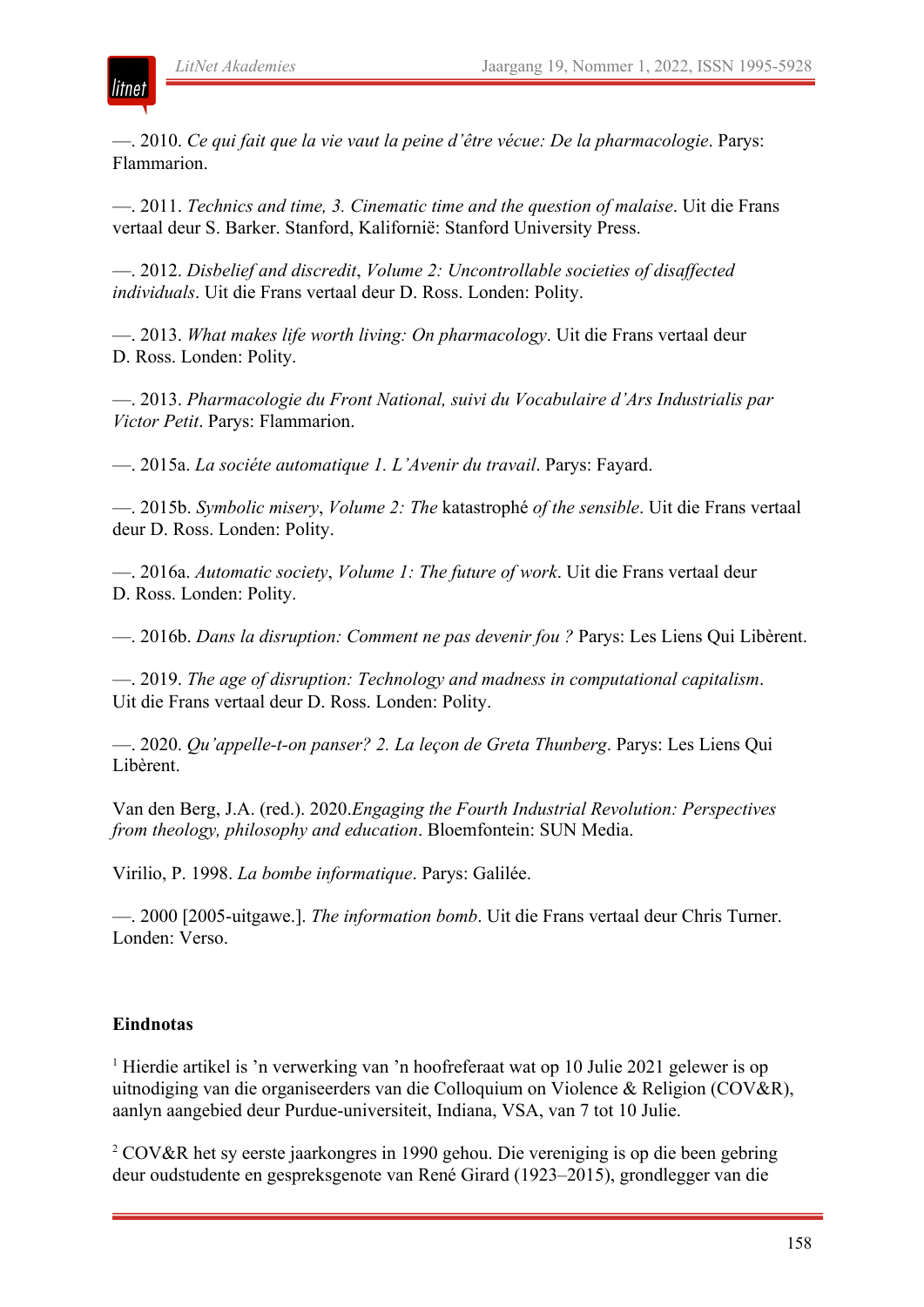

mimetiese teorie, ten einde mimetiese teorie verder te ontwikkel en uit te dra. Girard het die jaarlikse byeenkomste getrou tot sy dood bygewoon. Vir meer inligting oor COV&R kyk https://violenceandreligion.com.

<sup>3</sup> Die verhaal van Girard se bekering tot die Katolisisme word vertel in hoofstuk 7 van Cynthia Haven se biografie van Girard (Haven 2018).

<sup>4</sup> Alle aanhalings van Stiegler en Girard in hierdie artikel is deur my uit die oorspronklike Frans vertaal.

<sup>5</sup> Kyk vir besprekings van Stiegler se herbewerking van Christelike begrippe na Rossouw (2013, 2014, 2015a en 2015b).

<sup>6</sup> Ofskoon geen van Stiegler se boeke al in Afrikaans verskyn het nie, word die Afrikaanse titel van sy boeke telkens na vermelding van die oorspronklike Franse titel in hierdie artikel gebruik om leesbaarheid te vergemaklik.

<sup>7</sup> Vir een onder vele meer uiteensettings van hierdie siening kyk na hoofstuk 12 van Girard (2020) onder die opskrif "I have always tried to think inside an evolutionary framework".

<sup>8</sup> Vir Stiegler se uiteensetting hiervan, kyk hoofstuk 1 van *Tegniek en tyd 1*, "Teorieë van tegniese ewolusie" (Stiegler 1994:43–94 vir die oorspronklike Frans, en Stiegler 1998:29–81 vir die Engelse vertaling). Vir 'n oorsigtelike bespreking van Stiegler se uiteensetting, kyk Rossouw (2013).

<sup>9</sup> Vir 'n behandeling van Stiegler se tegnosentrisme, kyk Rossouw (2014), (2015a) en (2015b).

<sup>10</sup> Kyk byvoorbeeld Rossouw (2015b).

<sup>11</sup> Girard ontwikkel hierdie onderskeid in sy eerste boek, *Mensonge romantique et vérité romanesque* (1961), in Engels vertaal as *Deceit, desire and the novel: Self and other in literary structure* (1965).

<sup>12</sup> Stiegler se Freudiaanse vertrekpunte in sy nadenke oor begeerte is in min of meer sy hele korpus 'n konstante tema, maar meer spesifiek in sy besinnings oor hoe die kultuurindustrie begeerte manipuleer, soos hy dit byvoorbeeld behandel in Stiegler (2001; Engelse weergawe 2011) en (2005; Engelse weergawe 2015a).

<sup>13</sup> Die bekendste voorbeeld hiervan in Girard se latere werk is sy laaste omvattende boek, *Achever Clausewitz*(2007), in Engels vertaal as *Battling to the end* (2010). In Stiegler se latere werk is 'n voorbeeld hiervan *Dans la disruption: Comment ne pas devenir fou ?* (2016a), in Engels vertaal as *The age of disruption: Technology and madness in computational capitalism* (2019).

<sup>14</sup> Vir 'n vollediger bespreking van hierdie deel van Stiegler se werk wat ek in die vorige paar paragrawe opsom, kyk Rossouw (2013).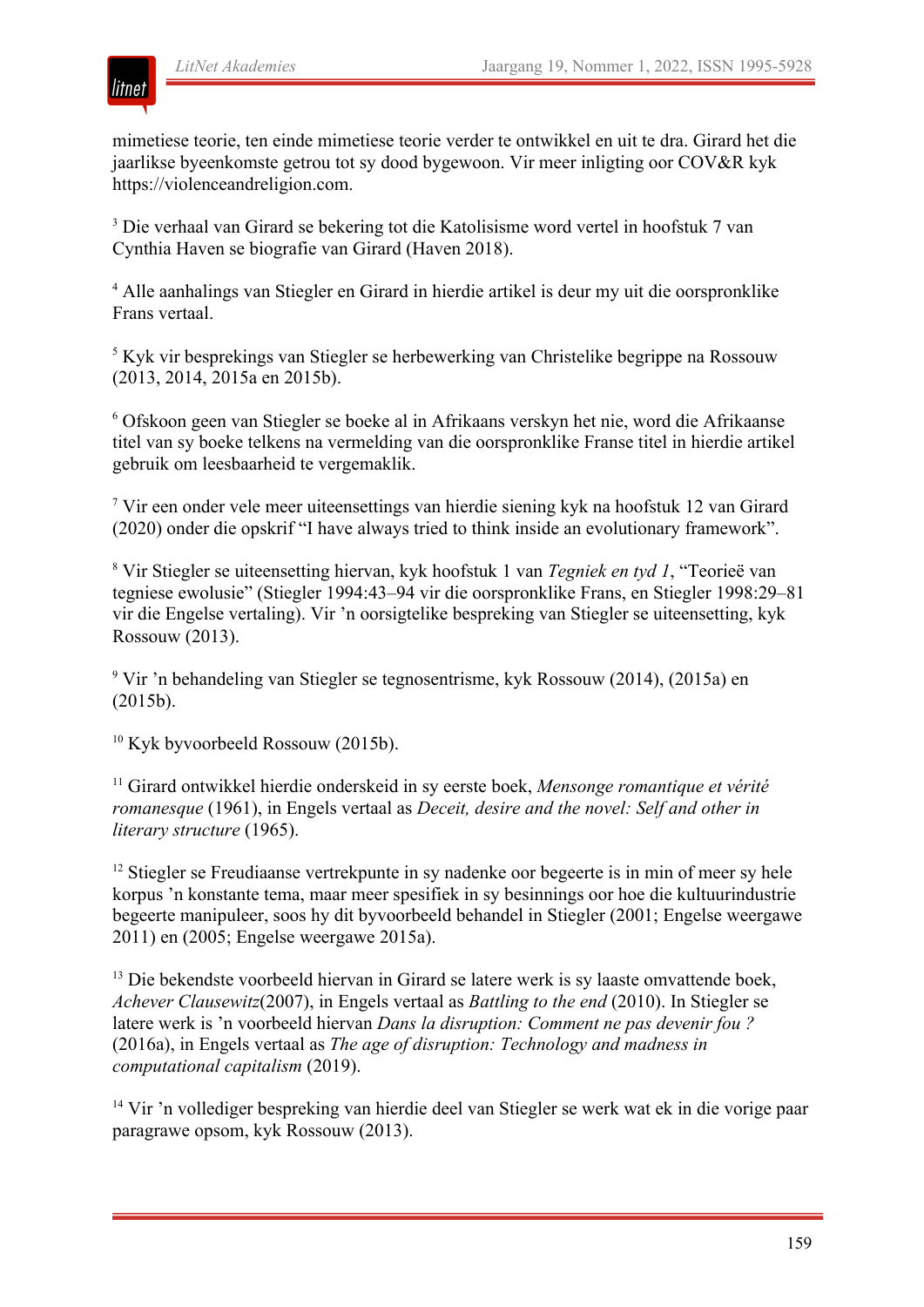

<sup>15</sup> Vir 'n vollediger bespreking van hierdie deel van Stiegler se werk wat ek in die vorige paar paragrawe opsom, kyk Rossouw (2015a).

<sup>16</sup> Vir 'n omvattender beredenering van hierdie standpunt en my kritiek op die begrip van die sogenaamde Vierde Nywerheidsomwenteling, kyk Rossouw (2020).

<sup>17</sup> Vir 'n vollediger behandeling van die performatiwiteit anderkant alle bewussyn, kyk Rossouw (2014).

<sup>18</sup> Vir 'n vollediger behandeling van Stiegler se bewondering vir die Frans-Duitse Verligtingsprojek, kyk Rossouw (2015a, 2015b). Vir 'n vollediger behandeling van Stiegler se nuwe *otium* van die volk en sy apokaliptiese vrese in die afwesigheid daarvan, kyk Stiegler (2006; Engelse vertaling 2012).

<sup>19</sup> Dedifferensiasie is die Afrikaanse vertaling wat ek voorstel vir Girard se term *l'indifférenciation* (in Engels vertaal as *undifferentiation*). Die term word soos volg toegelig in 'n voetnota in Girard (2007): "*Dedifferensiasie* is die term wat in *La Violence et le Sacré* [*Geweld en die sakrale*] gebruik word om die toestand te beskryf van 'n sosiale groep wat deur 'n 'mimetiese krisis' bedreig word – geweld is so wydverspreid in die groep dat al die groep se verskille (sosiaal, familiaal, individueel) verdwyn het" (36, voetnota 2).

Hierdie begrip staan sentraal tot die argument wat Girard in *Geweld en die sakrale* ontwikkel dat aangesien mense nie sonder grense en verskille kan leef nie, geweld toeneem wanneer die kultureel geskepte verskille tussen mense begin vervaag. Dit gee aanleiding tot wat hy 'n mimetiese krisis noem, en die mimetiese krisis word besweer slegs deur die kollektiewe moord op 'n onskuldige slagoffer, waarna nuwe differensiasie kan plaasvind en die potensiaal vir geweld afneem. Dit is dan ook hoekom Girard betoog dat die grondoorsaak van geweld nie soseer die verskille tussen mense is nie, of hulle andersheid, maar eerder hul eendersheid (*sameness*).

<sup>20</sup> Vir 'n behandeling van die begrippe *psigiese* en *kollektiewe individuasie*, kyk Rossouw (2015b).

<sup>21</sup> Girard se begrip van mimetiese wedywering hang saam met sy begrippe van onderskeidelik eksterne en interne bemiddeling (van begeerte), wat soos volg uiteengesit kan word. Volgens Girard begeer ek (die begerende subjek) altyd dit wat my model begeer, my model synde die een wat ek naboots in my poging om 'n selfstandige individu te word. My model bemiddel dus my objek van begeerte. In tradisionele samelewings, wat gekenmerk word deur 'n sterk maatskaplike hiërargie, is die psigies-sosiale afstand tussen my en my model groot en trouens onoorkomelik. Girard (1961) se voorbeeld hiervan is hoe Don Quichot se mimetiese begeerte om 'n Middeleeuse ridder te wees ontbrand wanneer hy die romanses oor Amadis van Gallië lees. Amadis bestaan egter net in die romanses, en selfs al het hy werklik geleef, bly die afstand tussen die Don en Amadis onoorkomelik. Dit is waarom Girard hierdie vorm van mimetiese begeerte een van *eksterne bemiddeling* noem, en dit is belangrik om daarop te let dat danksy die afstand tussen my en my model in 'n tradisionele samelewing daar geen regstreekse mededinging tussen ons om ons gedeelde objek van begeerte kan wees nie – die Don kan gewoon nie regstreeks met Amadis meeding oor wie die beste Middeleeuse ridder is nie. Eweneens kom dit nooit op by Sancho Panza, die Don se plaaskneg en agterryer op sy togte, om homself met die Don te vergelyk soos die Don homself met Amadis vergelyk nie.